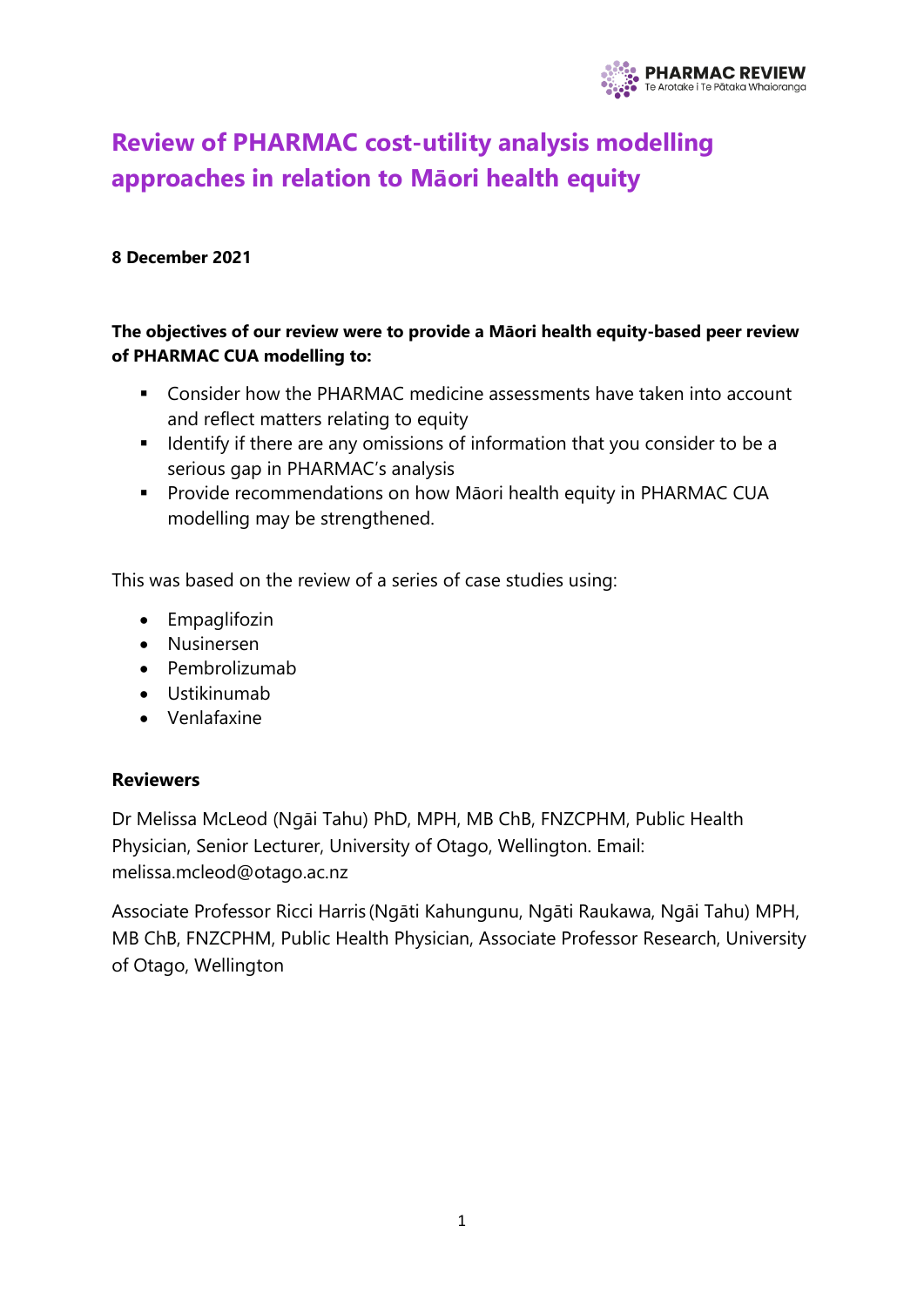

## **Contents**

| Brief review of PHARMAC CUA analysis of empagliflozin for type 2 diabetes with established high       |  |
|-------------------------------------------------------------------------------------------------------|--|
| Brief review of PHARMAC CUA analyses of nusinersen for Spinal Muscular Atrophy (types I, II and IIIb) |  |
| Brief review of PHARMAC CUA analysis of pembrolizumab for metastatic non-small cell Lung Cancer       |  |
| Brief review of PHARMAC CUA analysis of ustekinumab for moderate to severe Crohn's disease21          |  |
| Brief review of PHARMAC analysis of venlafaxine (brand switch) for depression and anxiety 25          |  |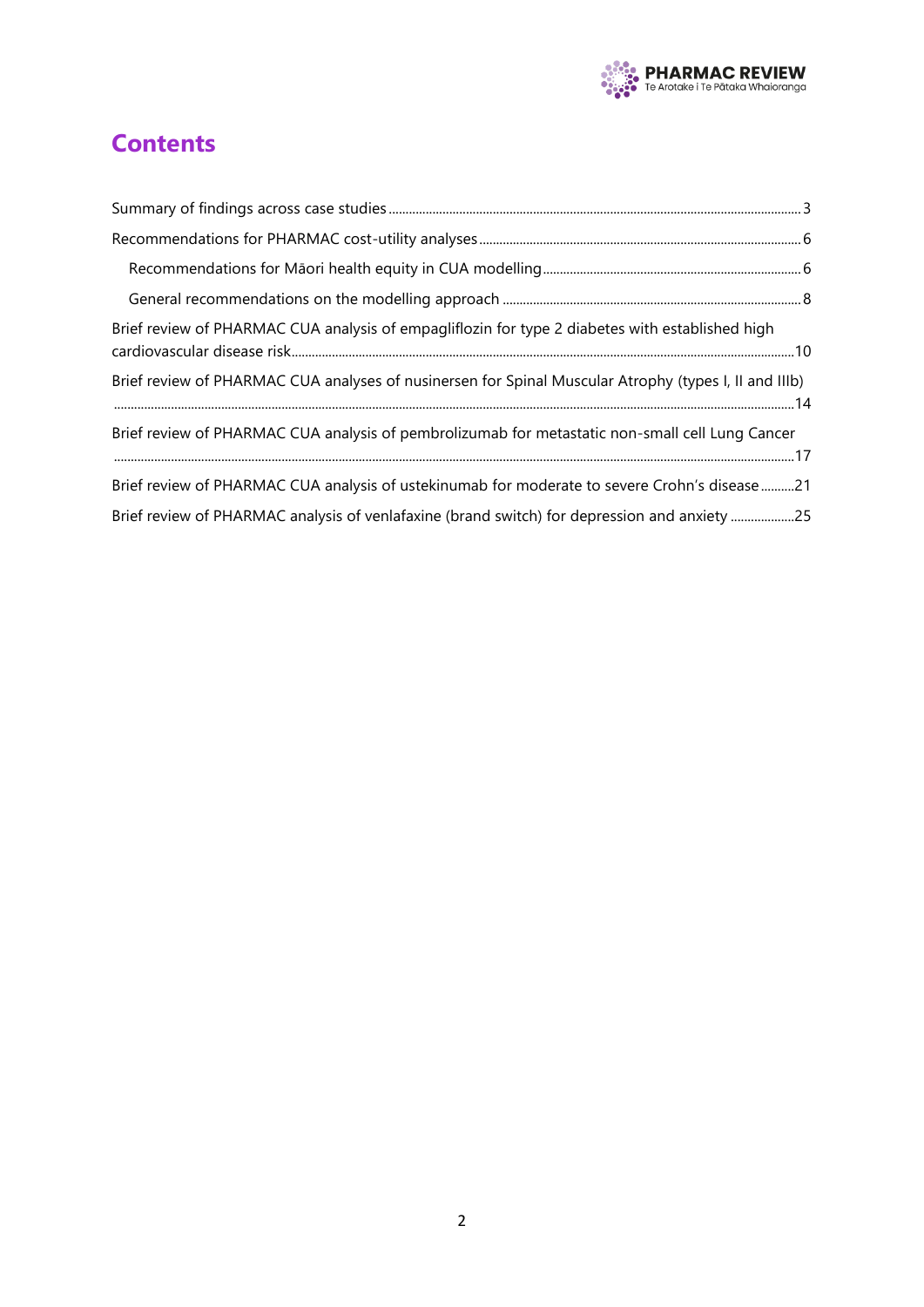

## <span id="page-2-0"></span>**Summary of findings across case studies**

In reviewing the case studies and cost-utility analyses (CUAs), there was a concerning absence of information on Māori health needs and inequities and a lack of any connection to other assessment areas. The lack of a systematic approach to identify, account for, and address known (or potential) underdiagnoses and under treatment of Māori in the current healthcare system normalises and further perpetuates these inequities and is an expression of systemic racism.

Despite PHARMAC clearly articulating a commitment to Te Tiriti o Waitangi and towards achieving the best health outcomes for Māori in Te Rautaki o te Whaioranga - Māori Responsiveness Strategy (PHARMAC 2020), with identified priorities and goals, these were not reflected in the documentation of case studies we reviewed. There was no consideration of Māori health and equity within the CUA models themselves (discussed further below) and very superficial consideration of Māori health and equity in the documentation surrounding the CUA models. This was confined to the prioritization dossier 'need' section and background sections of TARs. The restriction of Māori health commentary to the 'need' section of the factors for consideration (FFC) is problematic as it serves to limit consideration of Māori health to one area when it has relevance to all assessment areas including CUA modelling and budget impact assessment (BIA).

The scope of information regarding Māori health and inequities in the background documentation was very limited and did not provide adequate context with which to inform CUA approaches, interpretation, or wider assessment areas. Where inequities were considered, this was at a high level (e.g. inequities in lung cancer) rather than for the specific treatment indication (e.g. non-small cell EGFR wildtype lung cancer). The longstanding systemic inequities in health outcomes, and access to and quality of care for Māori across many health areas dictates that the consideration of medicines should be situated within this broader context. This level of information was not provided in the supporting documentation for specific medicines and relevant health issues. There was little to no consideration of unmet need and inequities in access to diagnosis and existing treatment options which limited Māori eligibility for medicines even though a useful resource has been developed and published by PHARMAC looking at inequities in access to medicines (Metcalf et al. 2018). The resulting impact is that existing inequities in access to medicines are implicitly accepted and systematically built into CUA models and BIAs.

Where areas of Māori health importance were noted (albeit briefly and at a high level), there was then no apparent connection or thought given to the relevance of that information to other areas of assessment including CUAs, BIAs and other FFC, even for areas of identified high Māori health need with known major inequities such as lung cancer, mental health and diabetes. The little evidence that was provided was merely stated and taken no further.

Three key issues were identified with the PHARMAC cost-utility analysis approach. The first issue relates to the lack of consideration of the impact of existing inequities in health and healthcare in the CUA models and BIA and the implicit assumption that all interventions are applied within existing models of healthcare. This issue partly arises from disconnect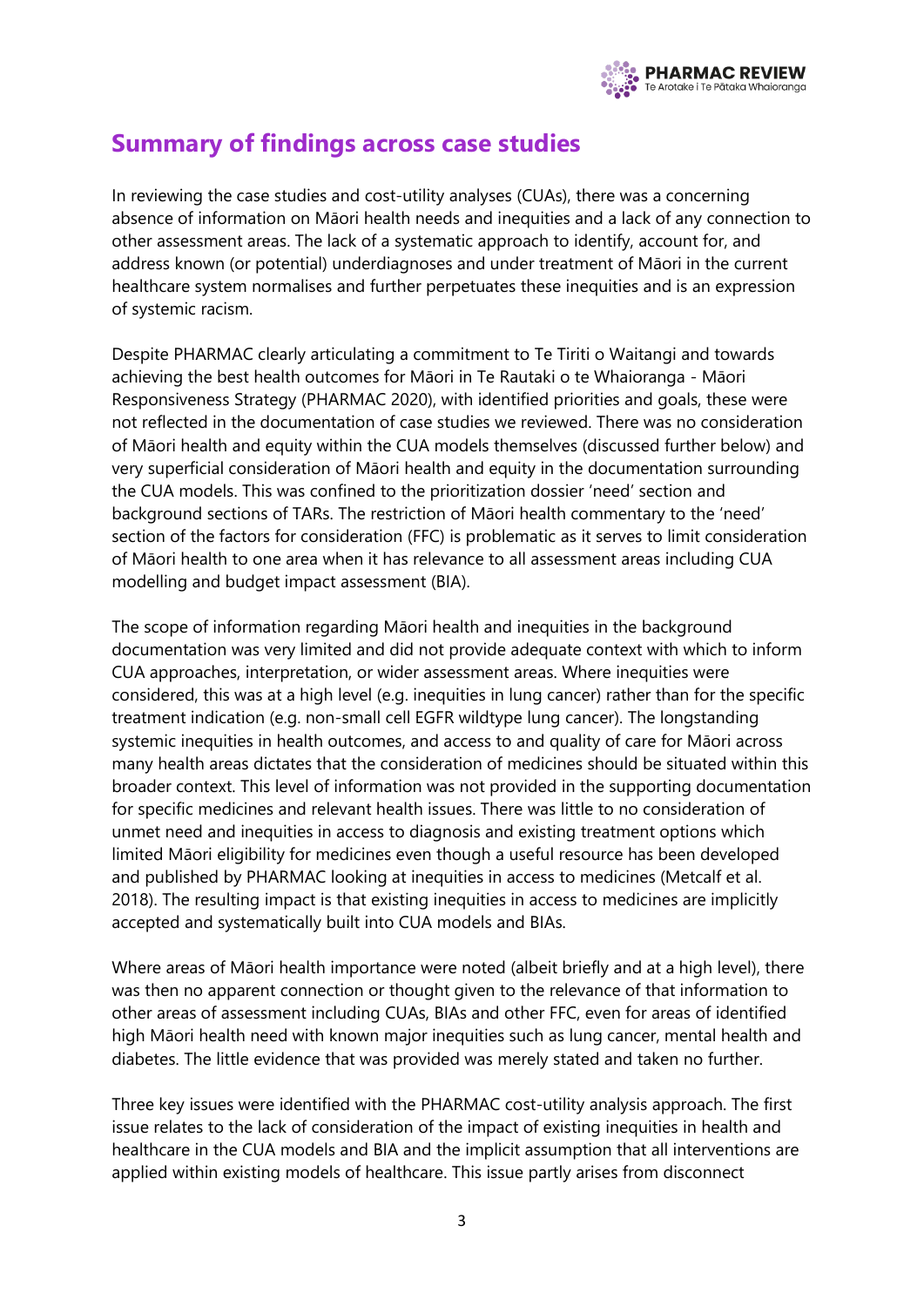

between the CUA and with the other factors for consideration where Māori health need, inequities for Māori and areas of focus for Māori should have been identified. In addition, the measures of health need and BIAs (which includes an estimate of the eligible population) were not prepared separately for Māori despite offering a potentially useful way of assessing the appropriateness of proposed eligibility criteria.

Given the weak assessment of Māori health and inequities in the factors for consideration, PHARMAC should revisit their recommendation not to use equity weights for health-related quality of life to account for distributive justice and health need. *"HR-QoL weights used to calculate QALYS should not be adjusted or weighted for value judgements on issues such as distributive justice, respect for autonomy, or health need. PHARMAC's Factors for Consideration provide a framework to ensure that all relevant aspects and issues are taken into account in an overall decision"* (PHARMAC. Prescription for Pharmacoeconomic Analysis). Ideally PHARMAC would develop a robust systematic process for considering Māori health and health equity which would then be applied to CUA, BIA and measures of health need, and used in the decision-making process. In the absence of this systematic process, equity weights offer a crude way to adjust for issues of distributive justice and inequitable health need.

The second issue with the CUAs relates to the (uncritical) use of international data within the CUAs, even where New Zealand data are available. The PHARMAC document Prescription for Pharmacoeconomic Analysis (PFPA) identifies the target population of economic analyses as "*the New Zealand population most likely to receive treatment. Any differences between the population in the key clinical trials and the target population should be discussed in the report*"(PHARMAC. Prescription for Pharmacoeconomic Analysis). In practice, over the five case studies, PHARMAC instead modelled the cost-effectiveness of new medicines for the clinical trial/RCT populations within the trial health systems and applied some New Zealand costs. The only evidence of any attempts to model the New Zealand population in the five case studies we reviewed was through the inclusion of a New Zealand lifetable for background mortality in two of the four case studies that had CUA models, and by applying New Zealand healthcare costs (at times applied to resource use estimated from international data). All CUA models reviewed used data from international trials as the target population to populate the baseline proportions (e.g. the number of people in each starting health state) the transitions (or progressions) to other health states (e.g. progression to more advanced disease) and, for outcomes in both the intervention and comparator arms of the model. Of concern was the lack of validation and discussion about the relevance of trial data for the New Zealand population and specifically for the Māori population with a younger population age structure and differing patterns of disease and healthcare utilisation.

The third key issue is the lack of comparability across the CUA models; a key purpose of the CUA models. Despite presenting clear recommendations on a consistent approach to CUA modelling in the PFPA, there was wide variation across the models we reviewed in the source of utilities and the length of the modelled time horizons (most of 20 years duration, but ranging from 10-80 years). As discussed above, there was also wide variation in the clinical trial populations modelled and the healthcare systems they are drawn from.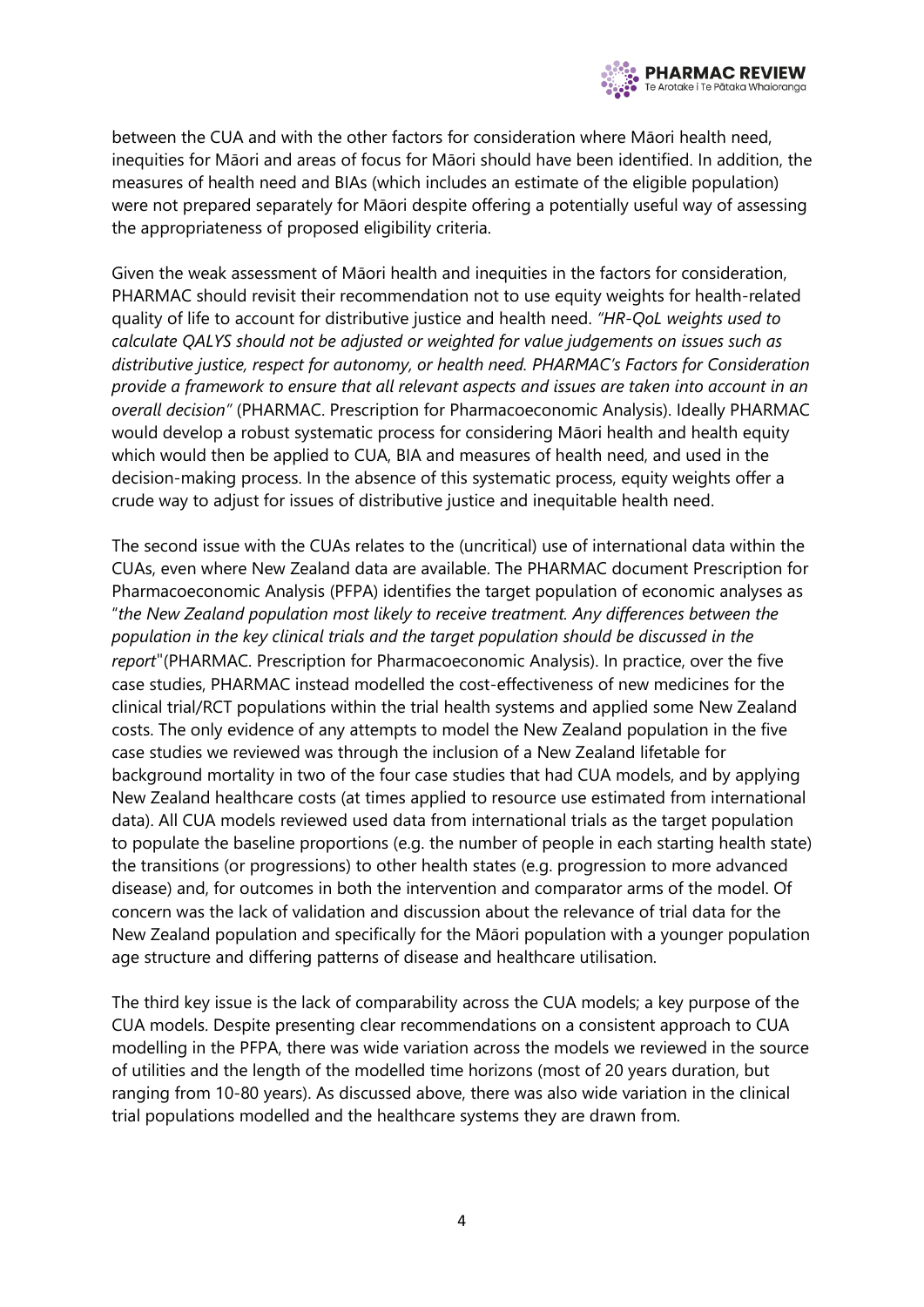

#### **References**

Metcalfe S, Beyene K, Urlich J, Jones R, Proffitt C, Harrison J, Andrews A. Te Wero tonu—the challenge continues: Māori access to medicines 2006/07–2012/13 update. NZMJ 2018, 131(1484):27-47. Paper and appendices available at [https://pharmac.govt.nz/te-tiriti-o](https://pharmac.govt.nz/te-tiriti-o-waitangi/programmes-to-support-maori-health/maori-uptake-of-medicines/)[waitangi/programmes-to-support-](https://pharmac.govt.nz/te-tiriti-o-waitangi/programmes-to-support-maori-health/maori-uptake-of-medicines/)Māori-health/Māori-uptake-of-medicines/

PHARMAC 2020. Te Rautaki o te Waioranga - Māori Responsiveness Strategy. Available at: <https://pharmac.govt.nz/assets/Te-Whaioranga-August-2020.pdf>

PHARMAC. Factors for consideration. Available at: **Factors for Consideration - Pharmac | New** [Zealand Government](https://pharmac.govt.nz/medicine-funding-and-supply/the-funding-process/policies-manuals-and-processes/factors-for-consideration/)

PHARMAC. Prescription for Pharmacoeconomic Analysis: Methods for cost-utility analysis. Available at: [Prescription for Pharmacoeconomic Analysis -](https://pharmac.govt.nz/medicine-funding-and-supply/the-funding-process/policies-manuals-and-processes/economic-analysis/prescription-for-pharmacoeconomic-analysis-methods-for-cost-utility-analysis/) Pharmac | New Zealand [Government](https://pharmac.govt.nz/medicine-funding-and-supply/the-funding-process/policies-manuals-and-processes/economic-analysis/prescription-for-pharmacoeconomic-analysis-methods-for-cost-utility-analysis/)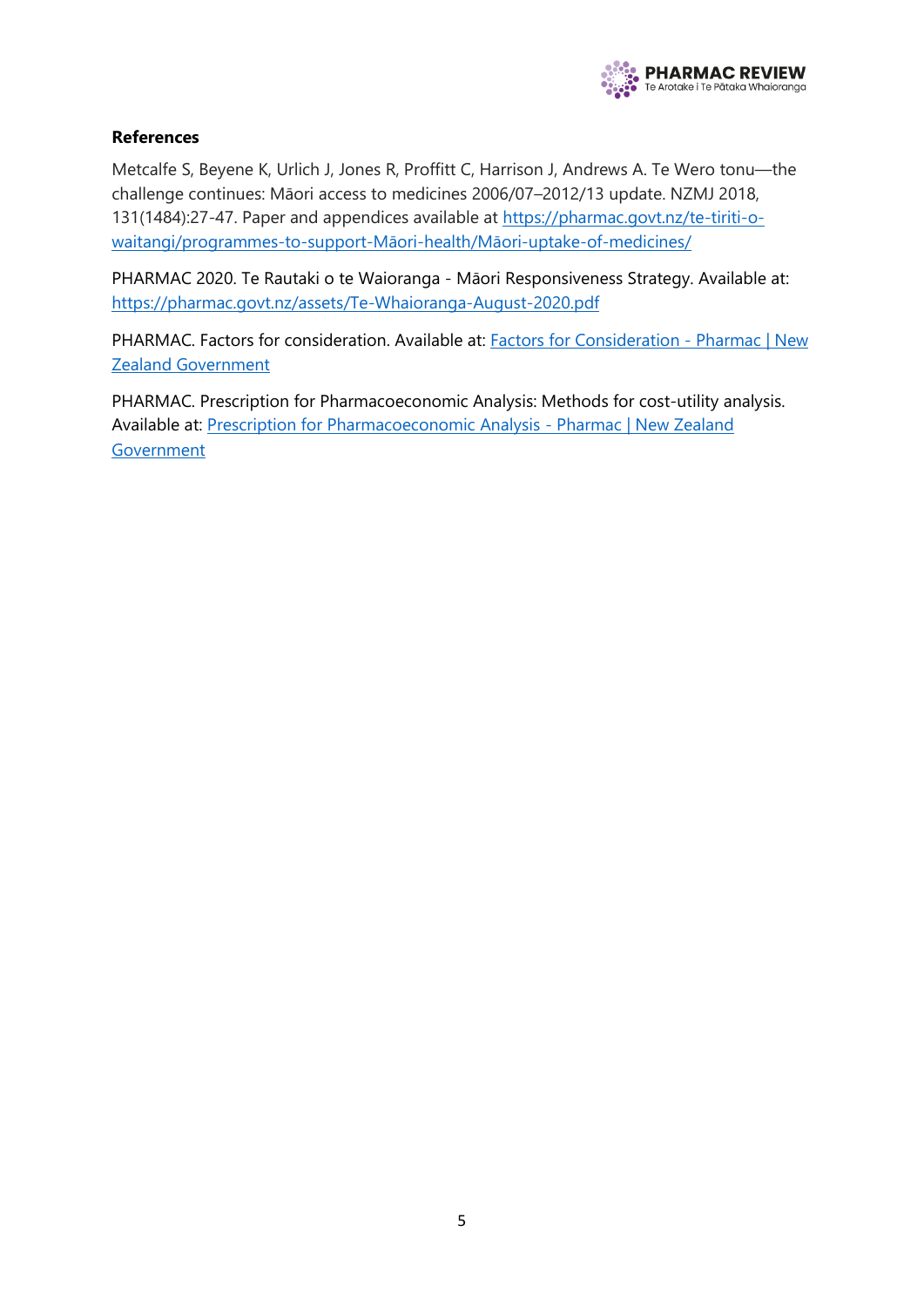

## <span id="page-5-0"></span>**Recommendations for PHARMAC cost-utility analyses**

The following recommendations are intended to guide the direction of PHARMAC equity considerations within CUAs. These recommendations are pitched around improving current methods and processes used by PHARMAC in their assessment of medicines, although many of the recommendations are likely applicable should there be a major shift in PHARMACs' approach. We do not present a prescriptive set of CUA modelling methods but rather a more flexible range of approaches to fit with varying availability and quality of data, and for priority conditions identified as "Māori health areas of focus". The incorporation of health equity into the CUAs and across PHARMAC activities depends upon having appropriate expertise within the organisation (including expertise in Māori health and health equity), in order to enable the safe application of these methods and interpretation of findings. The recommendations are presented in two groups; those that relate to incorporating Māori health equity, and more general recommendations on the modelling approach.

## <span id="page-5-1"></span>Recommendations for Māori health equity in CUA modelling

- **1. Set an organisational expectation that PHARMAC will contribute positively to the elimination of inequities in health for Māori, and follow through with that expectation**
- 1.1 Implement Te Rautaki o te Whaioranga across all PHARMAC activities including CUAs.

PHARMACs Te Tiriti o Waitangi goal and outcomes states that:

*"PHARMAC honours and actively upholds Te Tiriti across all our work to achieve best health outcomes for Māori within our available resources.* 

*Te Tiriti is embedded and is fundamental to PHARMAC's objectives and working culture, and sits alongside PHARMAC's purpose.*

*Te Tiriti is reflected in the way we plan for, resource, organise and deliver our work as an organisation, and we measure and monitor organisational Te Tiriti compliance.*

*All our work delivers for Māori, with Māori, by Māori. This is planned for and appropriately resourced across all directorates."* 

Source: Te Rautaki o te Waioranga (Māori responsiveness strategy) https://pharmac.govt.nz/assets/Te-Whaioranga-August-2020.pdf

### **2. Build PHARMAC capacity for addressing health equity in CUA modelling**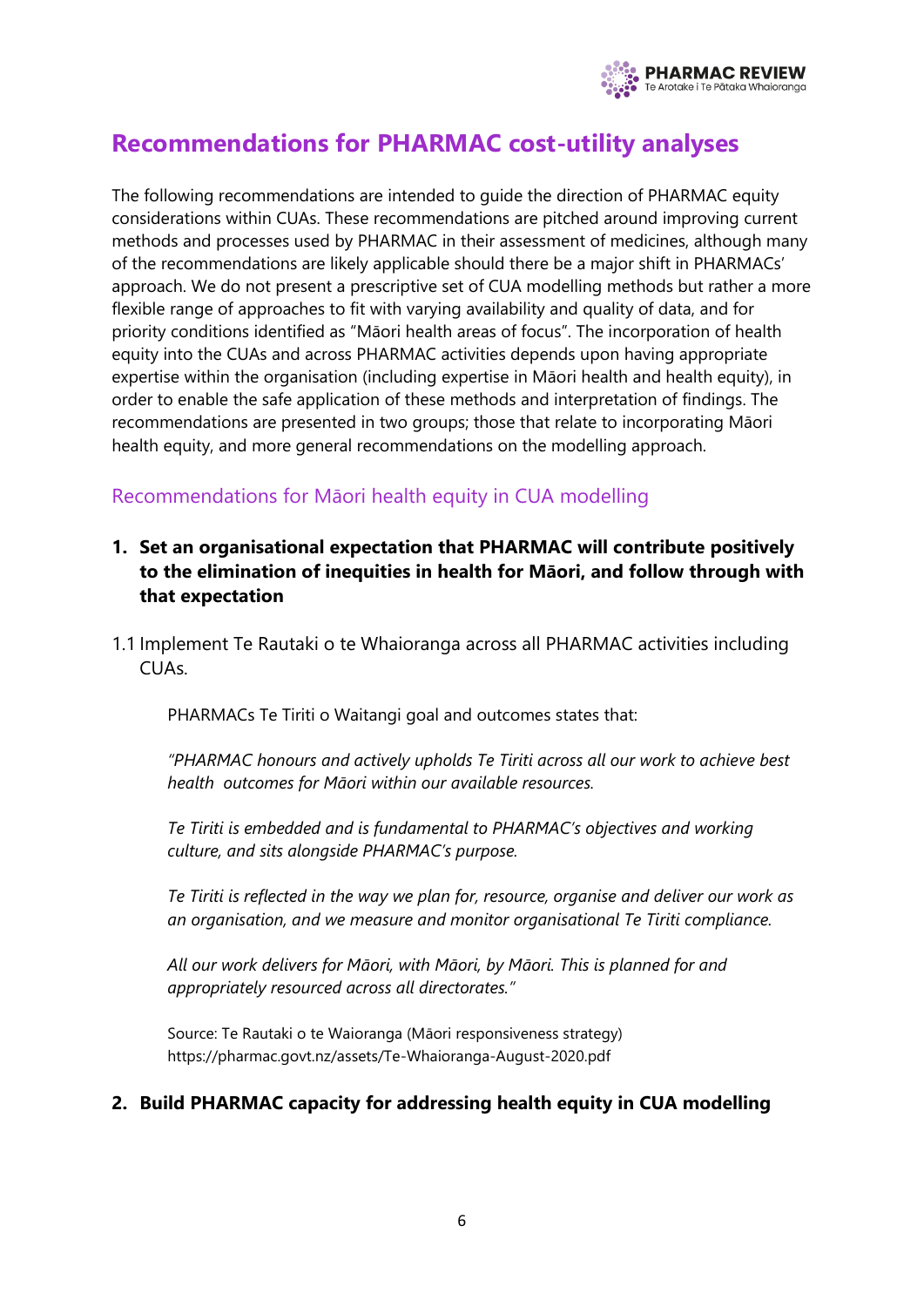

- 2.1 Develop the internal capacity of PHARMAC to identify, account for and address inequities in health for Māori both through upskilling of existing staff, and by adding in Māori health experts across a range of roles.
- 2.2 Enhance engagement with external Māori health experts (and value this expertise by resourcing it appropriately).

### **3. Develop a process for systematically assessing Māori health and equity to inform PHARMAC decision-making processes and CUAs**

- 3.1 Consider Māori health and equity across all aspects of the PHARMAC decisionmaking process including across all FFC and in CUAs.
- 3.2 Develop a systematic approach to understanding the epidemiology of health issues for Māori. This should incorporate existing data on disease burden, inequities in outcomes, diagnosis and treatment, and should consider where distributions by specific indicators are important e.g. age, gender, stage, histological type etc. Where data is not available, health issues should be considered in the broader context of health and healthcare inequities for Māori.
- 3.3 Use this data to inform decision-making processes at the outset of any processes to change or consider new medicines and in the approaches to and interpretation of CUAs and BIAs.

## **4. Draw upon internal and external expertise, consider the following modelling methods to incorporate Māori health equity**

4.1 Consider modelling separately for Māori where: the health issue is identified as a Māori health area of focus, where sufficient and high-quality data are available to populate baseline health states and the average starting population.

Modelling for population "subgroups" is consistent with the PFPA, however health equity should also be a key reason for this type of analysis.

*"Analyses for population subgroups should be used if value for money can be improved by targeting funding to those who are most likely to benefit"* 

*Source: PFPA*

- 4.2 Use sensitivity analyses to explore the impact of differences in key parameters for Māori (baseline proportions, survival), and then use this information to help refine eligibility criteria, or as further evidence for the factors for consideration.
- 4.3 Reconsider weighting health-related quality of life for distributive justice (as a less useful but alternative method in the absence of a systematic approach to FFC and their incorporation in CUAs).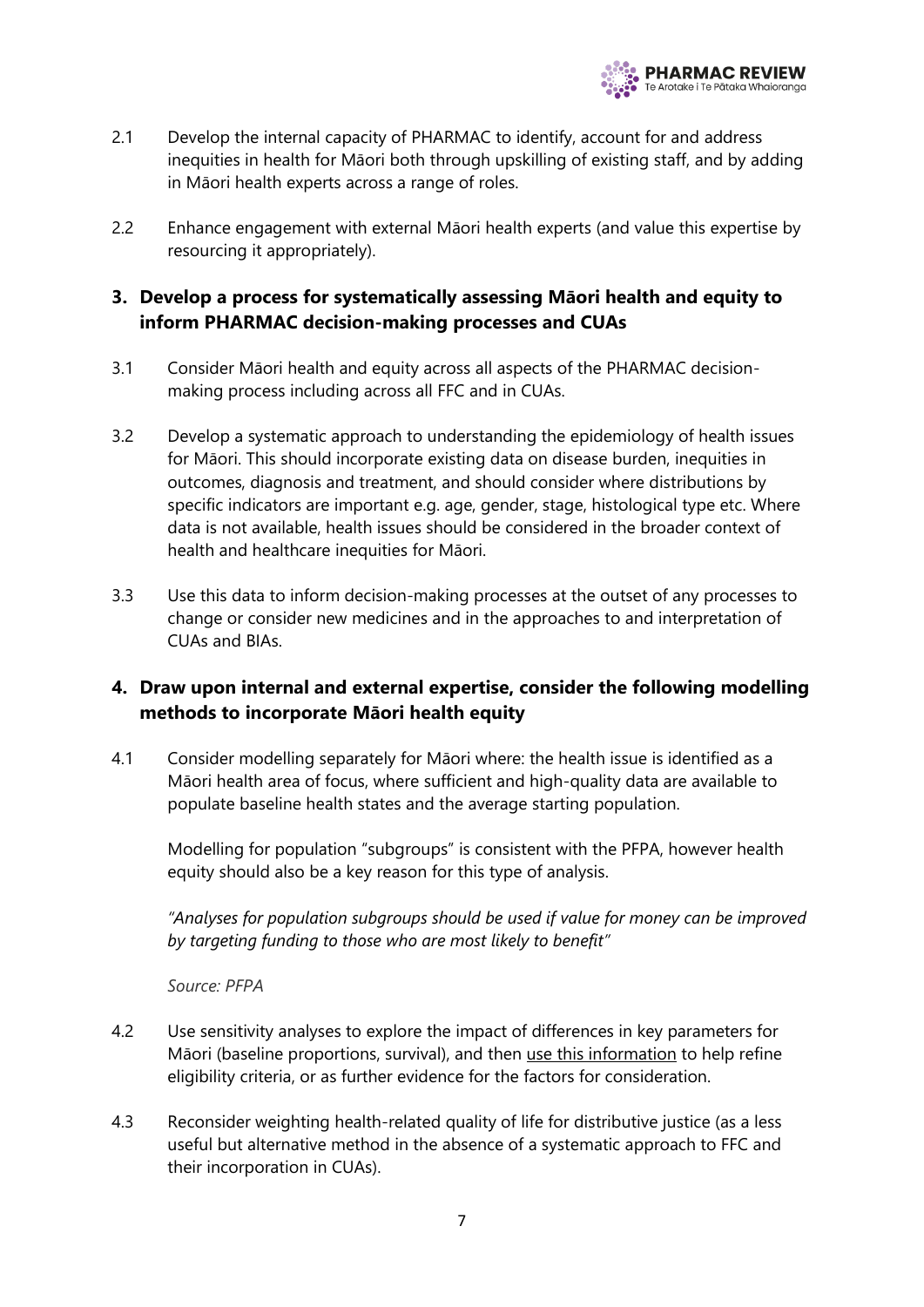

- 4.3 Model equitable access to current treatment options alongside new treatment options and rank and fund interventions accordingly.
- 4.4 Seek internal and external peer review of key assumptions, the modelling approach and inclusion of health equity.
- 4.5 Develop outputs to measure the impact of treatment options on inequities, and/or the distributions of health gains. This may be as a part of the CUA models outputs or in the BIA.

### **5. Avoid perpetuating inequities by assuming the current patterns of inequitable healthcare continue**

- 5.1 Measure "health need" and Budget Impact Assessment (BIA) separately for Māori.
- 5.2 Use total population life expectancy when calculating "health need" for Māori to avoid setting an expectation for ongoing inequities in life expectancy.
- 5.3 Compare the Māori specific health need measure and the BIA (which captures the eligible population) to identify any mismatch between health needs and treatment eligibility.
- 5.4 Adjust eligibility criteria where inequities in access to healthcare unfairly restrict eligibility of Māori (e.g. access to a diagnosis,  $1<sup>st</sup>$  or  $2<sup>nd</sup>$  line treatment).

### **6. Contribute PHARMAC resource to addressing inequities in existing treatment options**

- 6.1 Consistent monitoring of equity of access to new and existing medicines.
- 6.2 Respond where inequities are identified, for example consider adjustments to eligibility criteria, engaging and educating with healthcare providers, engagement with Māori communities and experts to identify and reduce barriers to medicine access.

## <span id="page-7-0"></span>**General recommendations on the modelling approach**

### **7. Engage critical analyses skills when using international data**

- 7.1 Articulate the purpose of the CUA in model documentation-specifically, if the aim is to model the drug in the New Zealand or trial context.
- 7.2 Identify which data in the models are from New Zealand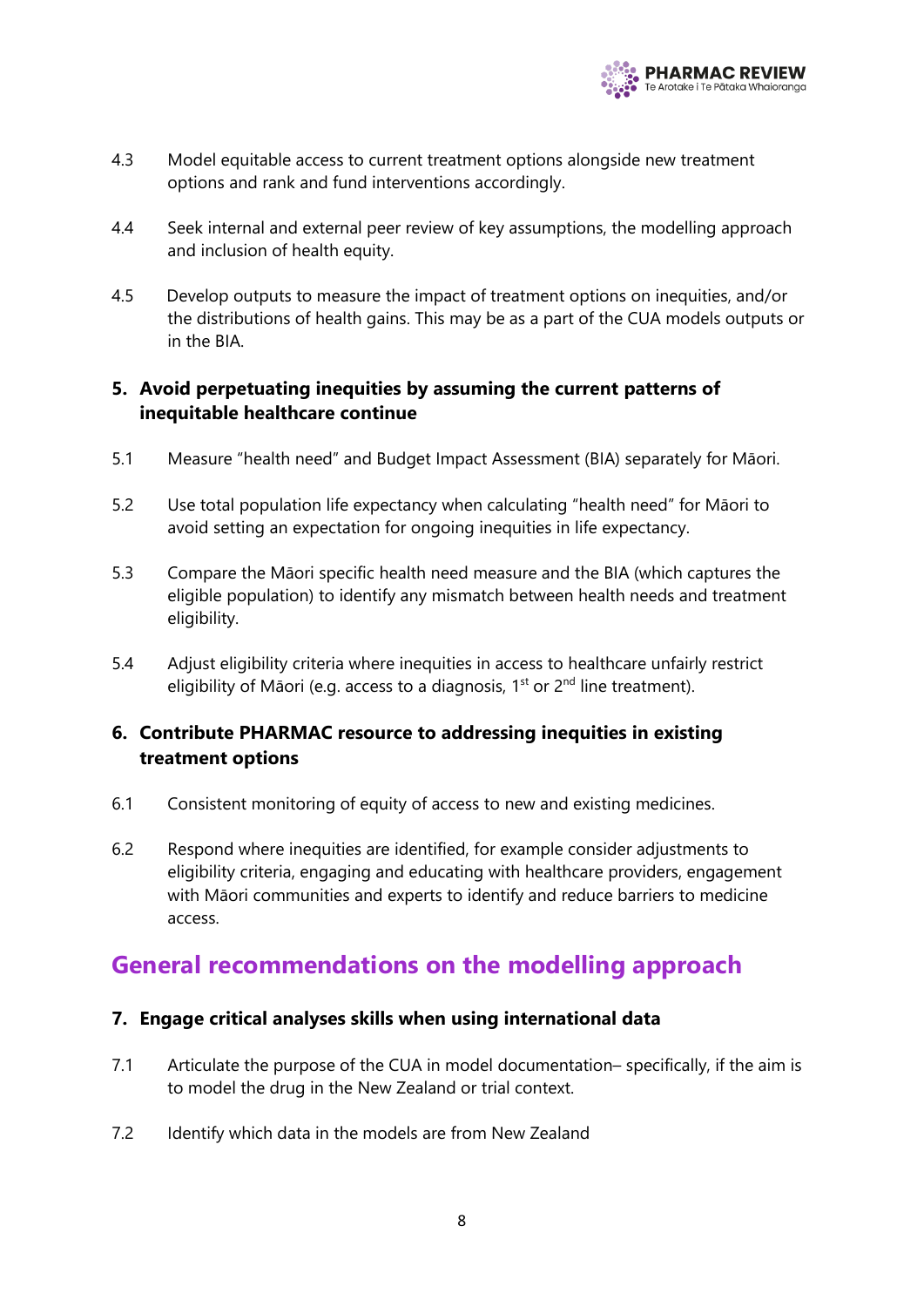

7.3 Use New Zealand data (e.g. on baseline proportions, mortality) in the baseline models.

- 7.4 Develop a systematic approach for considering (and documenting) the relevance of international data to the New Zealand population and New Zealand healthcare system, and
- 7.5 Use sensitivity analyses to explore the impact of the New Zealand context (identified above) on modelled results.

#### **8. Improve the comparability of the CUA models**

8.1 Apply the approach outlined in the PHARMAC cost resource manual to estimate resource costs.

*"Where feasible, resource use estimates should be based on New Zealand information from clinical guidelines, expert clinical opinion, clinical trials, and/or the Ministry of Health. If New Zealand data is not available, international sources may be used, but should be validated for the New Zealand setting*"

Source: [https://pharmac.govt.nz/medicine-funding-and-supply/the-funding](https://pharmac.govt.nz/medicine-funding-and-supply/the-funding-process/policies-manuals-and-processes/economic-analysis/cost-resource-manual/)[process/policies-manuals-and-processes/economic-analysis/cost-resource-manual/](https://pharmac.govt.nz/medicine-funding-and-supply/the-funding-process/policies-manuals-and-processes/economic-analysis/cost-resource-manual/)

8.2 Apply the recommended approach outlined in the PFPA for improving consistency in setting (and justifying) the model time horizon

"*In the majority of CUAs, a lifetime horizon should be used and half-cycle adjustment applied. However, for conditions that are unlikely to exist over a lifetime, or where there is uncertainty around whether survival benefits will persist, the choice of a shorter time horizon (eg until recovery or death) can be justified, providing there are no differences in mortality, long-term morbidity and cost between the alternative options. The report should always justify the time horizon used in the analysis."*

8.3 Apply the recommended approach outlined in the PFPA for improving consistency in health-related quality of life.

*"The New Zealand EQ-5D Tariff 2 should be referred to first when measuring healthrelated quality of life, and should be used to describe the health states. The Global Burden of Disease disability weights and published literature should be used to check for consistency with the estimated EQ-5D values."*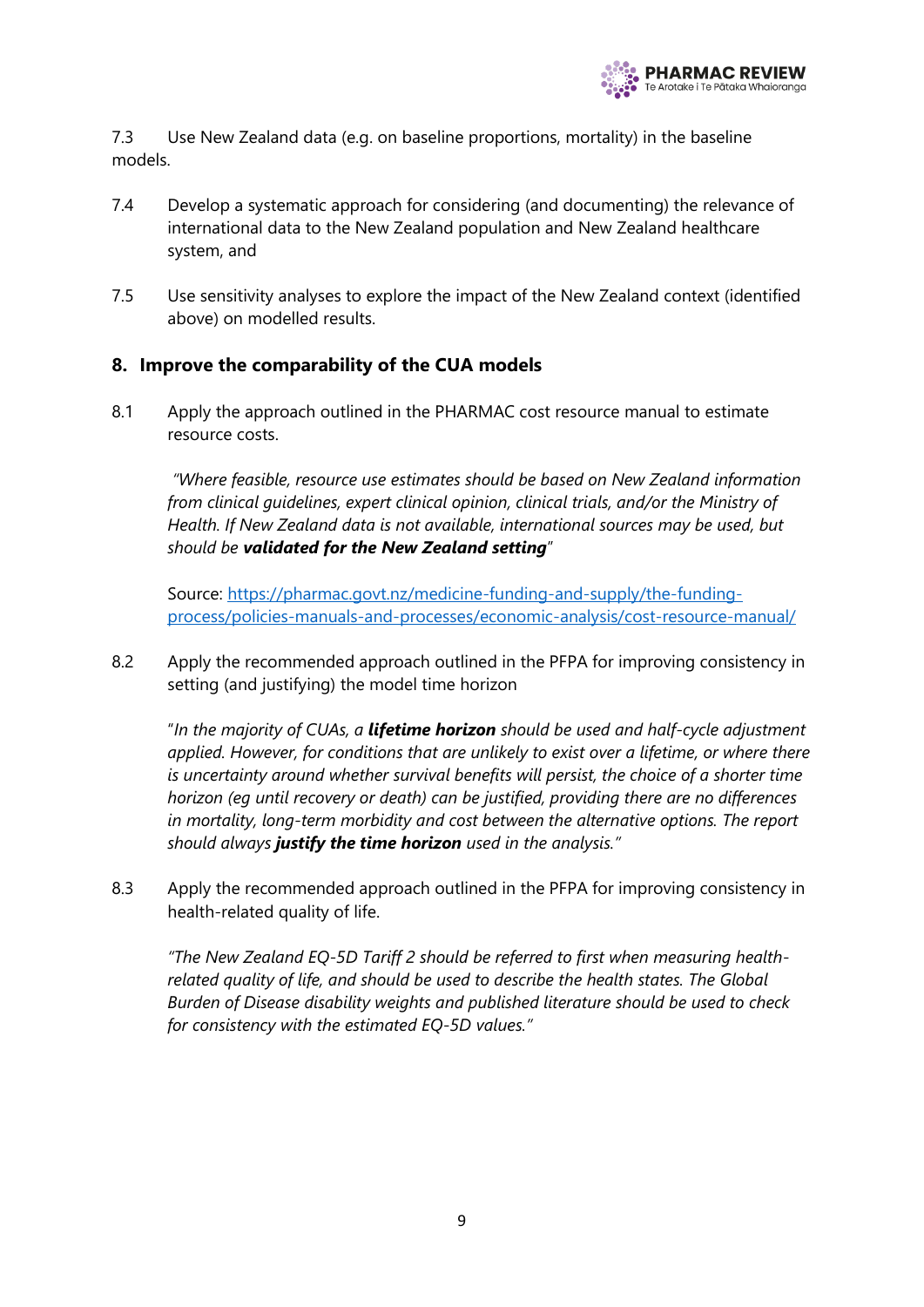

# <span id="page-9-0"></span>**Brief review of PHARMAC CUA analysis of empagliflozin for type 2 diabetes with established high cardiovascular disease risk**

#### **Documents**

For this review we were provided with:

- 1. The PHARMAC empagliflozin TreeAge model
- 2. TAR 382 SGLT 2 inhibitors for type 2 diabetes with established high cardiovascular disease (with redaction of cost outputs and other data and tables)
- 3. Prioritisation dossier SGLT inhibitors
- 4. *2021 06 03 combined reports briefing documents etc for release* attached at the bottom of this OIA response: [https://pharmac.govt.nz/about/what-we](https://apc01.safelinks.protection.outlook.com/?url=https%3A%2F%2Fpharmac.govt.nz%2Fabout%2Fwhat-we-do%2Faccountability-information%2Fofficial-information-act%2F2021-oia-responses%2F3-june-2021-oia-response-decision-to-change-special-authority-criteria-for-empagliflozin-and-dulaglutide%2F&data=04%7C01%7Cmelissa.mcleod%40otago.ac.nz%7C6d68c571ac8b4fde10e808d94737c539%7C0225efc578fe4928b1579ef24809e9ba%7C1%7C0%7C637619127141753157%7CUnknown%7CTWFpbGZsb3d8eyJWIjoiMC4wLjAwMDAiLCJQIjoiV2luMzIiLCJBTiI6Ik1haWwiLCJXVCI6Mn0%3D%7C1000&sdata=YnCqPnmH4%2Fl9pRfmxDArqvmNiIgSLcl5sB7w%2BOwDRIc%3D&reserved=0)[do/accountability-information/official-information-act/2021-oia-responses/3-june-](https://apc01.safelinks.protection.outlook.com/?url=https%3A%2F%2Fpharmac.govt.nz%2Fabout%2Fwhat-we-do%2Faccountability-information%2Fofficial-information-act%2F2021-oia-responses%2F3-june-2021-oia-response-decision-to-change-special-authority-criteria-for-empagliflozin-and-dulaglutide%2F&data=04%7C01%7Cmelissa.mcleod%40otago.ac.nz%7C6d68c571ac8b4fde10e808d94737c539%7C0225efc578fe4928b1579ef24809e9ba%7C1%7C0%7C637619127141753157%7CUnknown%7CTWFpbGZsb3d8eyJWIjoiMC4wLjAwMDAiLCJQIjoiV2luMzIiLCJBTiI6Ik1haWwiLCJXVCI6Mn0%3D%7C1000&sdata=YnCqPnmH4%2Fl9pRfmxDArqvmNiIgSLcl5sB7w%2BOwDRIc%3D&reserved=0)[2021-oia-response-decision-to-change-special-authority-criteria-for-empagliflozin](https://apc01.safelinks.protection.outlook.com/?url=https%3A%2F%2Fpharmac.govt.nz%2Fabout%2Fwhat-we-do%2Faccountability-information%2Fofficial-information-act%2F2021-oia-responses%2F3-june-2021-oia-response-decision-to-change-special-authority-criteria-for-empagliflozin-and-dulaglutide%2F&data=04%7C01%7Cmelissa.mcleod%40otago.ac.nz%7C6d68c571ac8b4fde10e808d94737c539%7C0225efc578fe4928b1579ef24809e9ba%7C1%7C0%7C637619127141753157%7CUnknown%7CTWFpbGZsb3d8eyJWIjoiMC4wLjAwMDAiLCJQIjoiV2luMzIiLCJBTiI6Ik1haWwiLCJXVCI6Mn0%3D%7C1000&sdata=YnCqPnmH4%2Fl9pRfmxDArqvmNiIgSLcl5sB7w%2BOwDRIc%3D&reserved=0)[and-dulaglutide/](https://apc01.safelinks.protection.outlook.com/?url=https%3A%2F%2Fpharmac.govt.nz%2Fabout%2Fwhat-we-do%2Faccountability-information%2Fofficial-information-act%2F2021-oia-responses%2F3-june-2021-oia-response-decision-to-change-special-authority-criteria-for-empagliflozin-and-dulaglutide%2F&data=04%7C01%7Cmelissa.mcleod%40otago.ac.nz%7C6d68c571ac8b4fde10e808d94737c539%7C0225efc578fe4928b1579ef24809e9ba%7C1%7C0%7C637619127141753157%7CUnknown%7CTWFpbGZsb3d8eyJWIjoiMC4wLjAwMDAiLCJQIjoiV2luMzIiLCJBTiI6Ik1haWwiLCJXVCI6Mn0%3D%7C1000&sdata=YnCqPnmH4%2Fl9pRfmxDArqvmNiIgSLcl5sB7w%2BOwDRIc%3D&reserved=0)
- 5. Q and A [https://pharmac.govt.nz/news-and-resources/consultations-and](https://apc01.safelinks.protection.outlook.com/?url=https%3A%2F%2Fpharmac.govt.nz%2Fnews-and-resources%2Fconsultations-and-decisions%2Fdecision-to-fund-two-new-medicines-for-type-2-diabetes%2F&data=04%7C01%7Cmelissa.mcleod%40otago.ac.nz%7C6d68c571ac8b4fde10e808d94737c539%7C0225efc578fe4928b1579ef24809e9ba%7C1%7C0%7C637619127141753157%7CUnknown%7CTWFpbGZsb3d8eyJWIjoiMC4wLjAwMDAiLCJQIjoiV2luMzIiLCJBTiI6Ik1haWwiLCJXVCI6Mn0%3D%7C1000&sdata=YEpZBCI6171Qv02tEVNdOr2yb5MNFVS5RQEZ2%2BaJI08%3D&reserved=0)[decisions/decision-to-fund-two-new-medicines-for-type-2-diabetes/](https://apc01.safelinks.protection.outlook.com/?url=https%3A%2F%2Fpharmac.govt.nz%2Fnews-and-resources%2Fconsultations-and-decisions%2Fdecision-to-fund-two-new-medicines-for-type-2-diabetes%2F&data=04%7C01%7Cmelissa.mcleod%40otago.ac.nz%7C6d68c571ac8b4fde10e808d94737c539%7C0225efc578fe4928b1579ef24809e9ba%7C1%7C0%7C637619127141753157%7CUnknown%7CTWFpbGZsb3d8eyJWIjoiMC4wLjAwMDAiLCJQIjoiV2luMzIiLCJBTiI6Ik1haWwiLCJXVCI6Mn0%3D%7C1000&sdata=YEpZBCI6171Qv02tEVNdOr2yb5MNFVS5RQEZ2%2BaJI08%3D&reserved=0)

This review focusses on documents 1-3.

#### **Brief description of the model**

A full description of the model is provided in TAR 382 \_ SGLT 2 inhibitors for type 2 diabetes with established high cardiovascular disease risk. Key points on the model approach required as context for this review are provided here. The model is a simple Markov model built in TreeAge comparing empagliflozin to current best care for those with type 2 diabetes and high cardiovascular risk.

| <b>Intervention:</b> SGLT-2 empagliflozin once daily | Time horizon: 10 years                         |
|------------------------------------------------------|------------------------------------------------|
| tablet 10mg or 25mg                                  |                                                |
| <b>Comparator:</b> Current best care                 | <b>Perspective: Funder</b>                     |
| <b>Outcomes:</b> All-cause death, heart failure      | <b>Discounting:</b> 3.5% on costs and benefits |
| hospitalisation, progression to                      |                                                |
| macroalbuminuria and initiation of renal             |                                                |
| replacement therapy, initiation of insulin           |                                                |

#### **Did the CUAs consider and reflect matters relating to equity**

The CUA models did not account for health equity in their structure, data inputs or outputs. This model does not provide an assessment of the likely cost-effectiveness of empagliflozin in New Zealand, but is instead an assessment of the NZ-based costs of the health gains achieved for the RCT population. This important difference was unclear until we opened the model. PHARMAC therefore need to be more explicit in their documentation where their CUAs are not assessing a drug for the New Zealand healthcare context or population and provide greater critique of the relevance of their data inputs in the New Zealand context, including for Māori.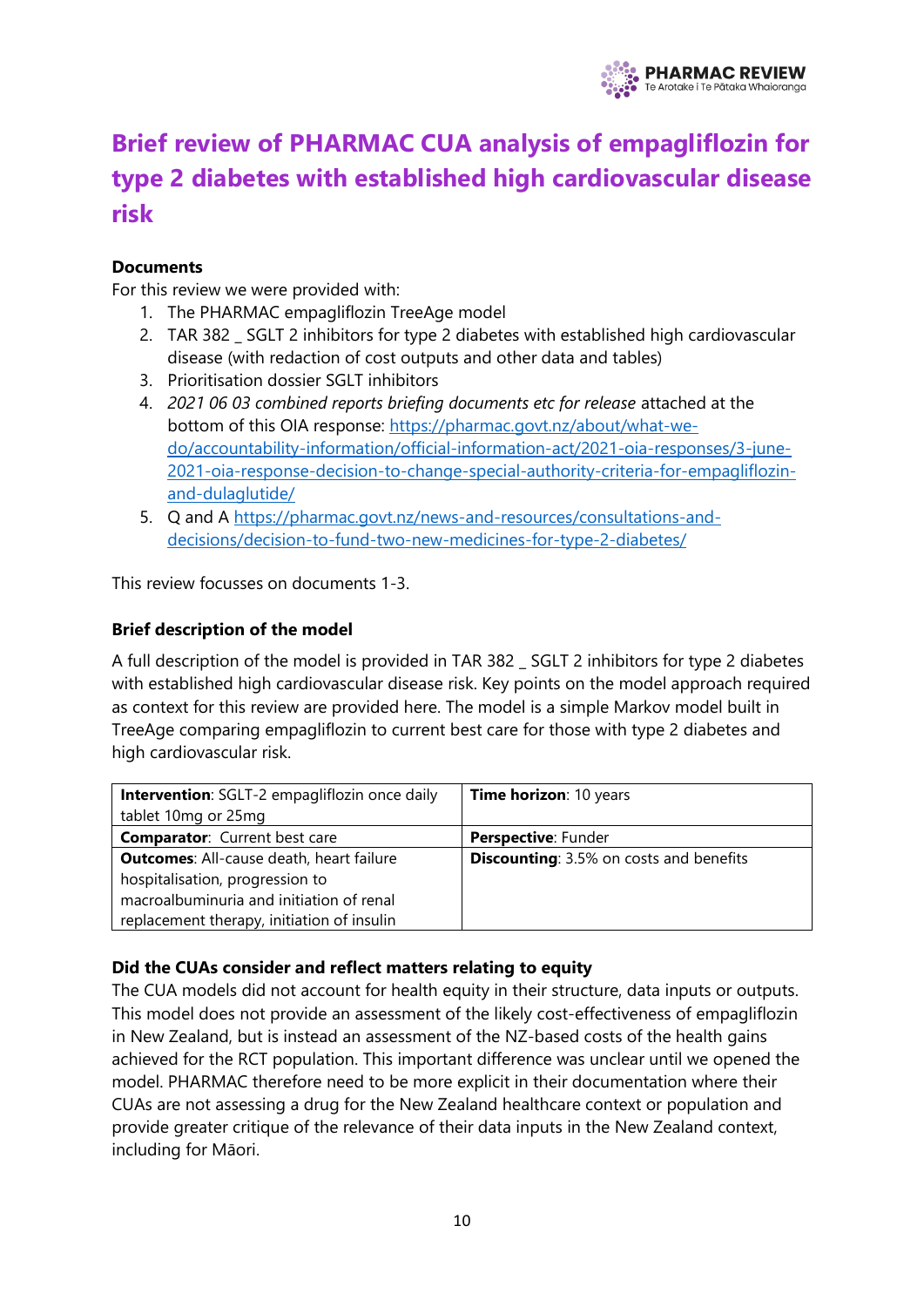

Within the prioritisation dossier, diabetes is noted to be a Māori health area of focus. Māori are also noted to have higher rates of diabetes, CVD and diabetes associated complications. The average age of diabetes is noted to be lower in Māori than in non-Māori. Inequities in access to care for diabetes, including diagnosis and any potential inequities in pharmaceutical access, were not discussed. The differing epidemiology of diabetes and CVD in Māori have not been taken into consideration within the PHARMAC modelling of empagliflozin.

The heavy reliance on international RCT data in the CUA creates an issue with generalisability of the CUA findings to the NZ population, and to the Māori population specifically. The model uses population and effectiveness data directly from the EMPAG-REG OUTCOME RCT (Zinman et al. 2015; Wanner et al. 2016) that differ in important ways for New Zealand (see below). For example, the RCT population were drawn from a number of different countries with varying population demographics and healthcare systems, had an average age of 63 years and 71% of participants were male (Zinman et al. 2015). At a minimum we would expect to see some discussion of how generalizable the RCT results (and the CUA) are to the NZ total population with diabetes, and separately to the Māori population with diabetes. We expect that there are large differences between the RCT population and the Māori population, at least with respect to age and access to healthcare impacting on diagnosis of CVD and access to existing diabetes treatments, and likely also important differences between the RCT and the total NZ population (including gender proportions) that are critical to consider in the presentation and interpretation of the modelling results.

In the PHARMAC model, data on the baseline proportions in the model health states (e.g. combinations of those on insulin, with macro albuminuria, and on dialysis), and progressions across these states (to macro albuminuria and renal dialysis) were drawn from the RCT rather than NZ data (see table 1 for an extract of these data from the model). Similarly, the PHARMAC model uses RCT data on the overall rates of all-cause mortality and heart failure hospitalisations. Despite an acknowledgement in the TAR that Māori suffer a higher rate of progression to complications than the total New Zealand population, no further detail was given. Data from the 2013/14 New Zealand Health Survey show that Māori rates of renal failure with concurrent diabetes were more than five times that of non-Māori (RR 5.55, CI 5.07–6.07) (Ministry of Health). Failing to account for the much higher progression to renal failure in Māori will underestimate the health benefits of empagliflozin in preventing renal failure for Māori and the healthcare costs saved as a result of less dialysis.

We would expect some discussion of how comparable the trial disease proportions and progressions are with NZ data, and with Māori data specifically. If they were found to differ in important ways from NZ and/or Māori specific data, it would be preferable to instead use NZ data in the model, or alternatively run sensitivity analyses on these important parameters in order to gain an understanding of the degree to which the model outputs may be an under or overestimate. It is possible that such sensitivity analyses were undertaken but have not been released to us. We would argue that they provide critical information and therefore should be a standard part of PHARMAC reporting.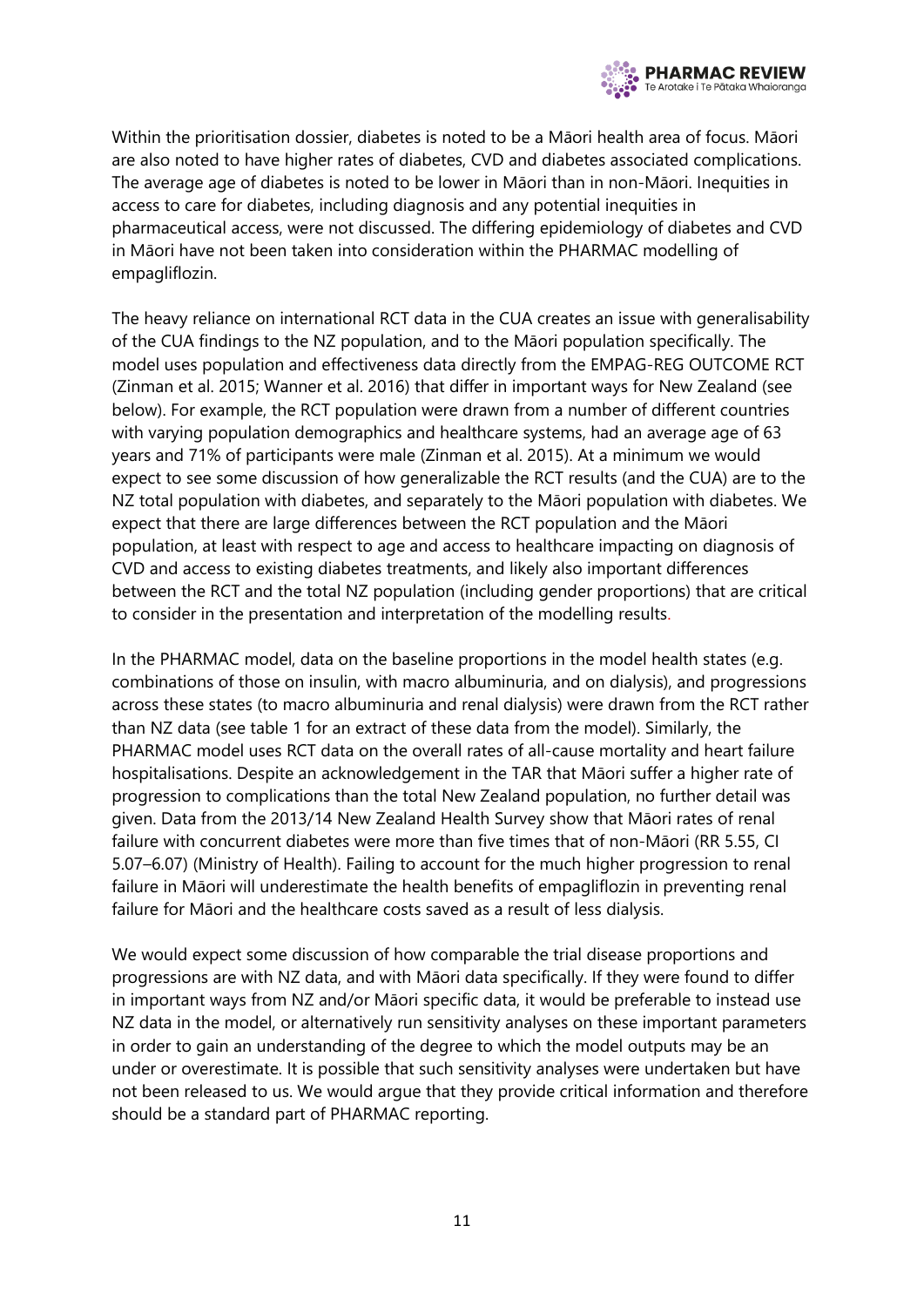

| <b>Variable</b>                        | <b>Model variable</b> | <b>Values (Zinman 2015;</b> |
|----------------------------------------|-----------------------|-----------------------------|
|                                        | name                  | <b>Wanner 2016)</b>         |
| Annual rate of all cause death placebo | rate_death_placeb     | 0.029                       |
|                                        | O                     |                             |
| Annual rate of all cause death SGLT    | rate_death_SGLT       | 0.019                       |
| Annual rate of heart failure           | rate_HFH_placebo      | 0.015                       |
| hospitalisation placebo                |                       |                             |
| Annual rate of heart failure           | rate_HFH_SGLT         | 0.009                       |
| hospitalisation SGLT                   |                       |                             |
| Annual rate of progression to          | rate_macroalbum       | 0.0649                      |
| macroalbuminuria placebo               | placebo               |                             |
| Annual rate of progression to          | rate_macroalbum       | 0.0418                      |
| macroalbuminuria SGLT                  | SGLT                  |                             |
| Annual rate of initiating renal        | rate_RD_placebo       | 0.002                       |
| replacement therapy placebo            |                       |                             |
| Annual rate of initiating renal        | rate_RD_SGLT          | 0.001                       |
| replacement therapy SGLT               |                       |                             |

#### **Table 1 Input parameters from International RCT in PHARMAC empagliflozin model**

#### **Strengths and weaknesses of general modelling approach**

Overall, the TAR provided a good overview of the model and key assumptions. The model itself included sensitivity analyses on discount rates, baseline proportions, clinical parameters, utilities, pharmaceutical costs, time horizons, and other costs. The model drew heavily on international data and lacked appropriate critique of the relevance of these data in the New Zealand context.

The models do not account for any potential differences by age, gender or ethnicity. The RCT outcomes included in the model are the rates of all-cause mortality and heart failure hospitalisations. These outcomes differ to the primary outcome of the RCT which was a composite measure of cardiovascular outcomes (including cardiovascular mortality, non-fatal MI and non-fatal stroke). The RCT stratified the primary (cardiovascular) outcome measure by demographic and clinical variables revealing a lack of treatment effect for those aged under 65 years, of 'black' race (although underpowered), for those with glycated HbA1c of greater than 8.5%, and for those with a BMI over 30 (Zinman et al. 2015). Similar stratification was performed for cardiovascular deaths alone, with protective effect of empagliflozin across all examined strata. Within the RCT papers there was no stratification of the outcomes that were used in the PHARMAC model, and no discussion about the validity of the implicit assumption made in the PHARMAC model that the impact of empagliflozin on all-cause mortality and heart failure hospitalisations does not vary by age, gender, race/ethnicity or baseline health measures.

There was good discussion provided around the process for deciding on a set of utilities and reflection on the range of utility estimates in the literature and sensitivity analyses on utility values.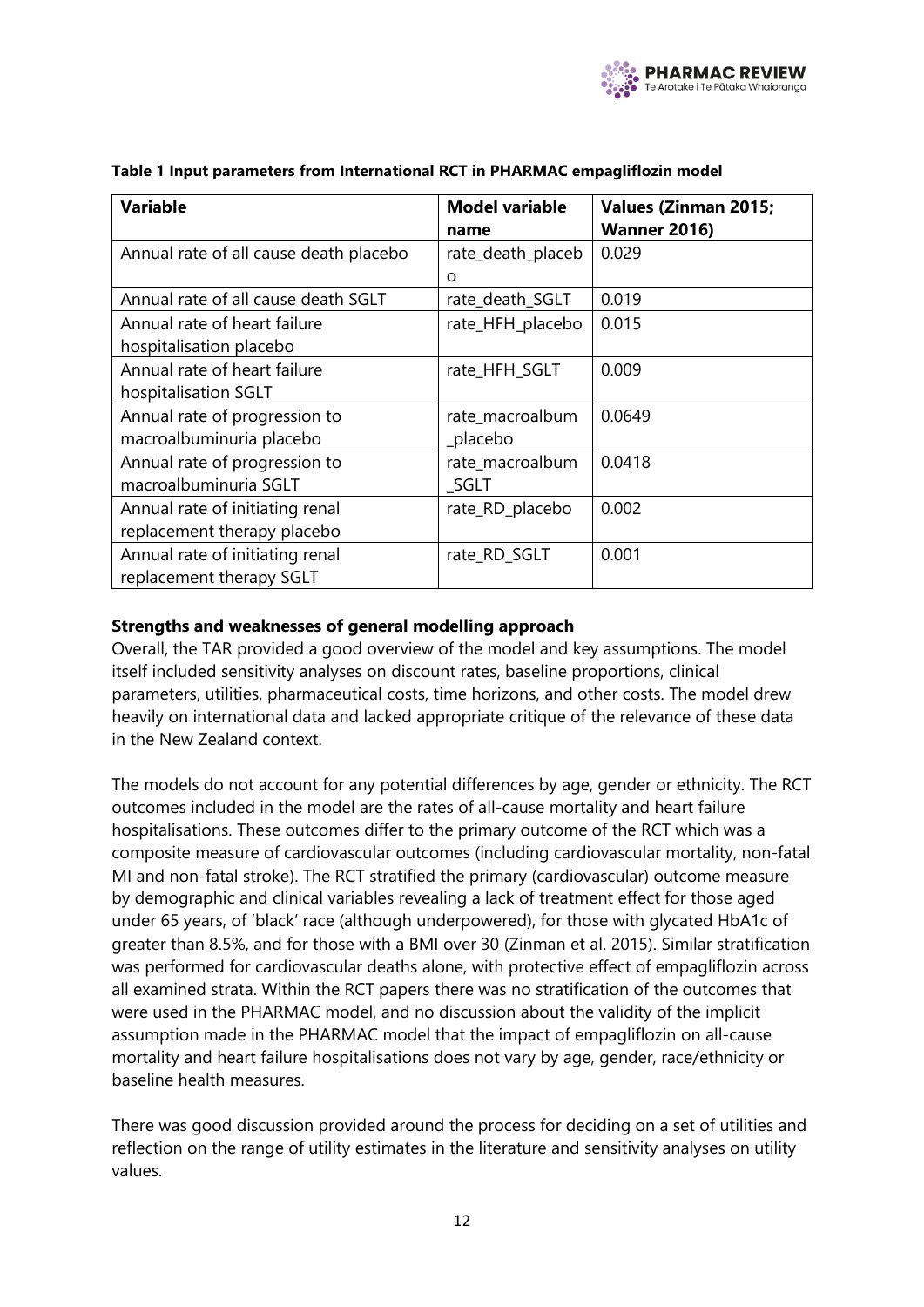

The selection of a 10-year time horizon was based on impacts of aging and other factors. Sensitivity analysis on a 15-year time horizon was undertaken.

A limitation of using a funder perspective in modelling is the lack of any consideration of the considerable burden on caregivers/whānau of individuals with diabetes and complications of diabetes, including dialysis. Given inequities in diabetes, these may well have disproportionate impacts for whānau Māori.

#### **References**

Wanner C, Inzucchi SE, Lachin JM, Fitchett D, von Eynatten M, Mattheus M, Johansen OE, Woerle HJ, Broedl UC, Zinman B. Empagliflozin and progression of kidney disease in type 2 diabetes. New England Journal of Medicine. 2016 Jul 28;375(4):323-34.

Zinman B, Wanner C, Lachin JM, Fitchett D, Bluhmki E, Hantel S, Mattheus M, Devins T, Johansen OE, Woerle HJ, Broedl UC. Empagliflozin, cardiovascular outcomes, and mortality in type 2 diabetes. New England Journal of Medicine. 2015 Nov 26;373(22):2117-28.

Ministry of Health. Ngā mana hauora tūtohu: Health status indicators: Diabetes. Available at: [https://www.health.govt.nz/our-](https://www.health.govt.nz/our-work/populations/Māori-health/tatau-kahukura-Māori-health-statistics/nga-mana-hauora-tutohu-health-status-indicators/diabetes)work/populations/Māori-health/tatau-kahukura-Māori[health-statistics/nga-mana-hauora-tutohu-health-status-indicators/diabetes](https://www.health.govt.nz/our-work/populations/Māori-health/tatau-kahukura-Māori-health-statistics/nga-mana-hauora-tutohu-health-status-indicators/diabetes)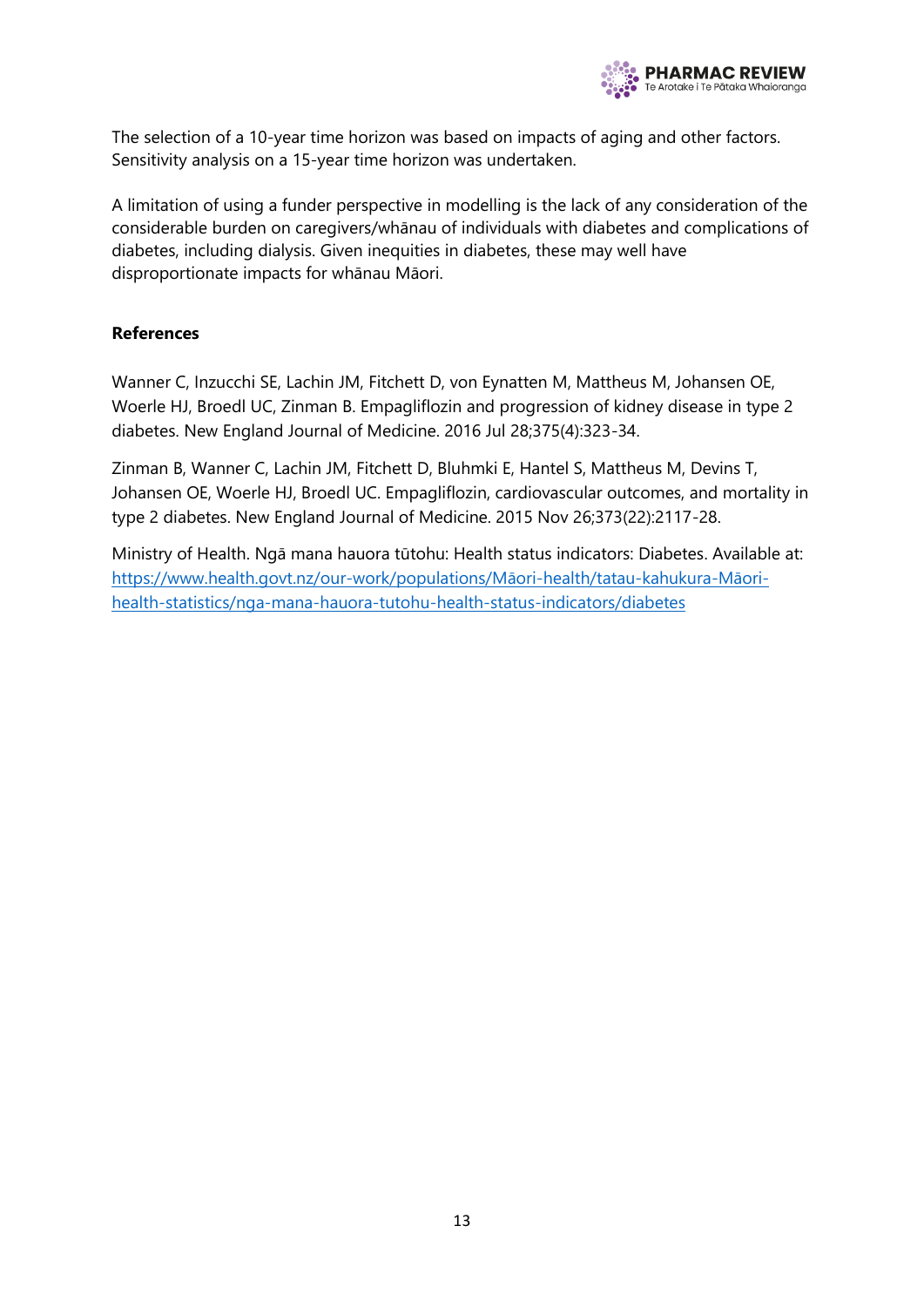

# <span id="page-13-0"></span>**Brief review of PHARMAC CUA analyses of nusinersen for Spinal Muscular Atrophy (types I, II and IIIb)**

#### **Documents**

For this review we were provided with:

- The PHARMAC nusinersen CUA model in Excel
- TAR 398 Nusinersen for Spinal Muscular Atrophy (with redaction)
- Prioritisation dossier for nusinersen

#### **Brief description of the model**

A full description of the model is provided in TAR 398 – nusinersen for Spinal Muscular Atrophy. Key points on the model approach required as context for this review are provided here.

Three separate CUA models were undertaken for the use of nusinersen for the following indications:

1. Symptomatic SMA (types I, II, IIIa): combined two models for symptomatic treatment of infantile (SMA type I) and childhood onset (SMA type II and IIIa) SMA

- 2. Pre-symptomatic individuals with SMA
- 3. Combined pre-symptomatic and symptomatic SMA (types I, II, IIIa)

| <b>Intervention:</b> Intrathecal nusinersen 12mg       | Time horizon: Symptomatic 10 years,            |
|--------------------------------------------------------|------------------------------------------------|
| Loading dose at day 0, 12, 28 and 63                   | pre-symptomatic 80 years                       |
| Maintenance dose 4 monthly                             |                                                |
| <b>Comparator:</b> Supportive care                     | <b>Perspective: Funder</b>                     |
| <b>Outcomes:</b> Overall survival (with no ventilation | <b>Discounting:</b> 3.5% on costs and benefits |
| assistance)                                            |                                                |
| WHO motor milestone achievement                        |                                                |

#### **Did the CUAs consider and reflect matters relating to equity**

The CUA models did not account for health equity in their structure, data inputs or outputs. This is a reasonable approach given that Spinal Muscular Atrophy (SMA) is a rare condition with very few cases diagnosed in Māori, and limited New Zealand data. Total population New Zealand lifetables (with equal weighting by gender) were used for the background mortality rate in these models. One table in the model presented data from a New Zealand register of SMA cases by demographics including ethnicity. This data does not appear to have been used in the modelling or in the budget impact assessment.

Within the prioritisation dossier, "Māori health areas of focus" and "Māori health need" were noted as "not applicable".

#### **Strengths and weaknesses of general modelling approach**

Overall the TAR provided a good overview of the model and key assumptions. The model itself included sensitivity analyses of selected clinical parameters (in the pre-symptomatic model), utilities, pharmaceutical costs, time horizon, other costs and in the symptomatic model conversion rates (to a state with improved outcomes, e.g. SMA type III). Given the lack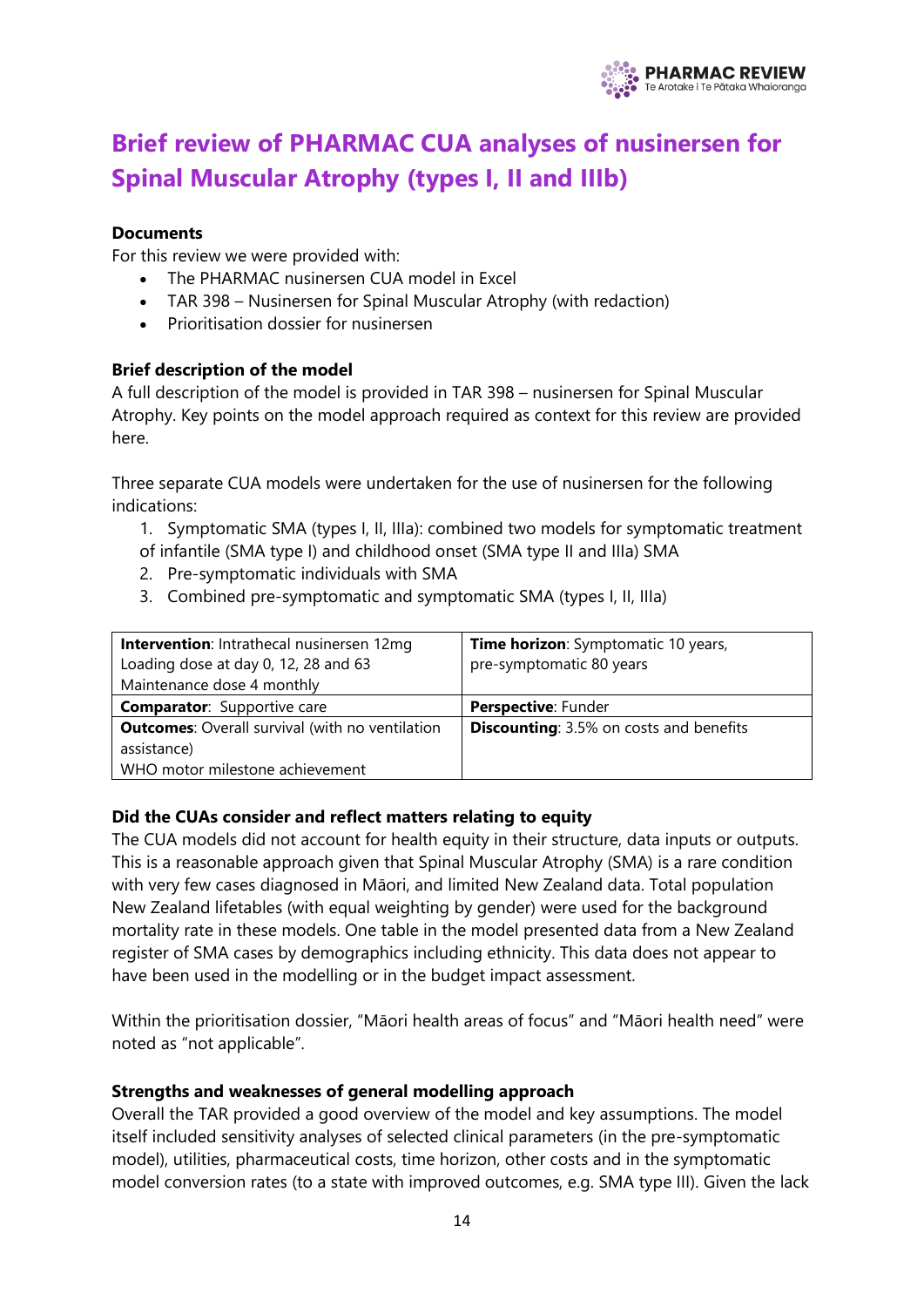

of New Zealand data on SMA it was necessary to use overseas data in the models. Where international data are used it is important to include some discussion of the relevance of these data in the New Zealand context. There was good discussion provided around the process for deciding on a set of utilities and reflection on the range of utility estimates in the literature, however, there was no discussion about the use of a negative utility (-0.12, health state worse than death) for infantile SMA. There was also a good level of discussion around using progression free survival (without loss of motor skills) rather than overall survival from the clinical trials to account for differences in the management of SMA in New Zealand, specifically the lack of ventilation assistance for SMA in New Zealand.

In contrast, no discussion was provided around how appropriate it may be to estimate NZ health system costs using data from a 2016 cross sectional study of self-reported health care in Germany (Klug et al. 2016)(Table 1). Similarly, there was no discussion on the relevance to New Zealand of using a Swedish SMA Type I-III incidence rate of 8.5 cases per 100,000 live births within the budget impact assessment (Arkblad et al. 2009).

**Table 1 Direct medical and direct non-medical\* costs by SMA types used in infantile onset and childhood SMA models**

| Cost                         | <b>Supplier</b> | <b>PHARMAC</b> | <b>Rationale</b>                                                                                                              |
|------------------------------|-----------------|----------------|-------------------------------------------------------------------------------------------------------------------------------|
| SMA type I<br>(annual COI)   | \$91,302        | \$99,749       | Supplier estimate is in \$AUS. PHARMAC<br>have converted the original € estimate into<br>\$NZD with adjustment for inflation. |
| SMA type II<br>(annual COI)  | \$26,019        | \$28,329       | Supplier estimate is in \$AUS. PHARMAC<br>have converted the original € estimate into<br>\$NZD with adjustment for inflation. |
| SMA type III<br>(annual COI) | \$15,513        | \$16,812       | Supplier estimate is in \$AUS. PHARMAC<br>have converted the original € estimate into<br>\$NZD with adjustment for inflation. |

Source: TAR 398 – Nusinersen for Spinal Muscular Atrophy (with redaction), pg 38 \*Direct non-medical costs including expenses relating to housing, travel, informal care costs, modifications to house and automobile.

None of the models included any complications from lifetime 4 monthly intrathecal infusions of Nusinersen. The clinical trials sourced in the PHARMAC modelling showed a high rate of adverse events (AE) in both the intervention and control (Sham injection) groups for symptomatic infants and children (Finkel et al. 2017; Mercuri et al. 2018). A number AEs were related to SMA making it difficult to distinguish between AEs associated with SMA, the drug (nusinersen) or complications from intrathecal infusion. Complications of lumbar puncture were noted to be higher in the treatment group than control group in the child onset study (Mercuri et al. 2018). The time frames of the trials were limited to only a few years and additional risks may be expected from repeated infusions (4 monthly for life).

Detection of pre-symptomatic SMA was assumed to occur through an additional test being added onto the current newborn heel prick testing. Insufficient consideration was given to the costs of establishing a new screening programme for SMA. The pre-symptomatic model also includes optimistic assumptions about the potential benefits of such a programme by assuming that those who initially respond to nusinersen have no loss of motor function over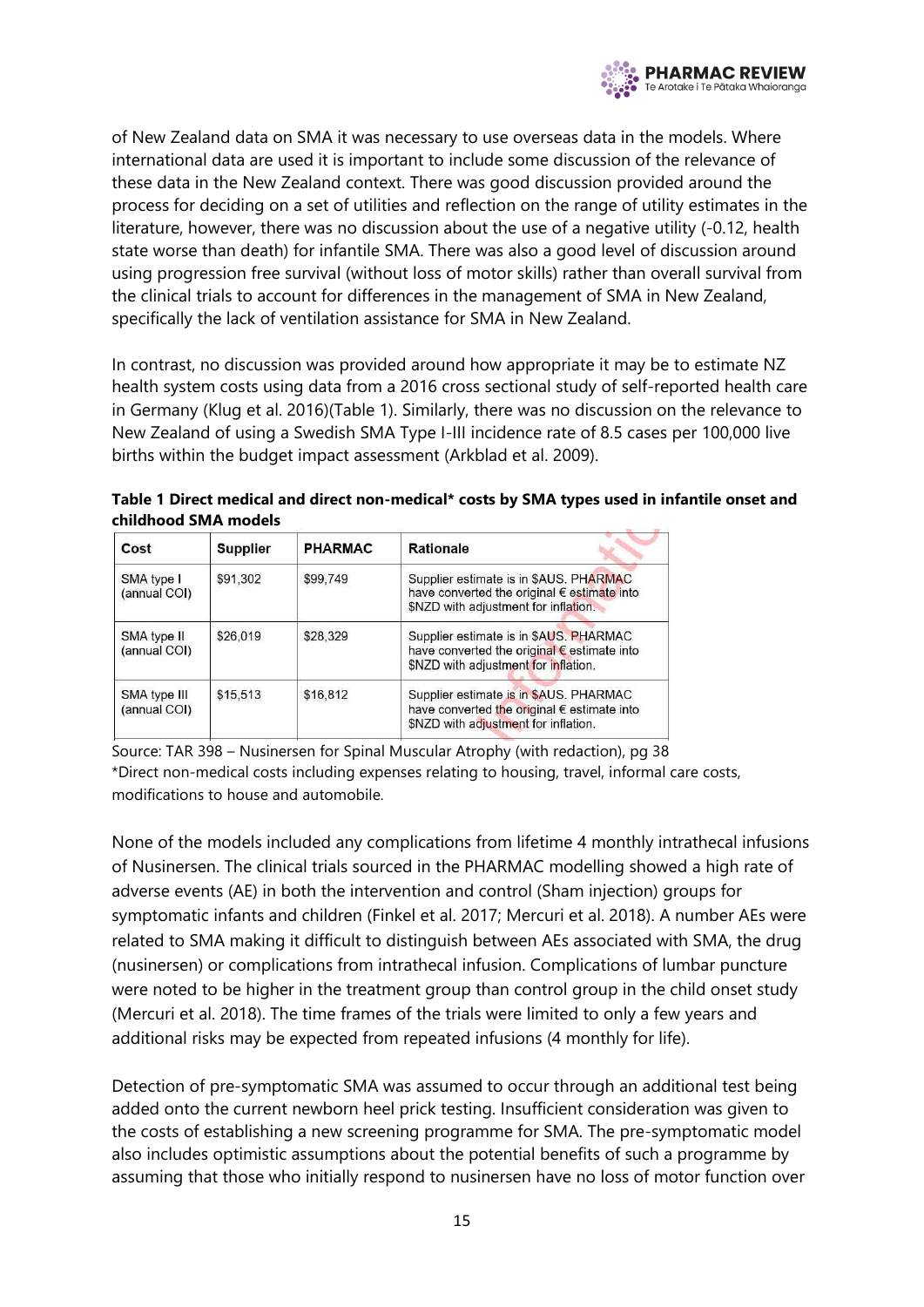

their lifetimes (lifetime utility of 0.91), and cases continue with lifetime treatment even in the absence of any symptoms. In practice this equates to around 245 intrathecal infusions per case over 80 years. We note there were no sensitivity analyses presented exploring the impacts of alternative scenarios of treatment completion, including cessation of treatment, on modelled costs or QALYs gained.

A clear rationale was given for a 10-year time horizon for the symptomatic SMA model, referring to the lack of long term data. In contrast no rationale is given for the use of an 80 year time horizon for the pre-symptomatic model which drew on clinical trials of a similar duration to the symptomatic model.

A major limitation of using a funder perspective in modelling is the lack of any consideration of the considerable care and support by caregivers/whānau of individuals with SMA.

#### **References**

Arkblad E, Tulinius M, Kroksmark AK, Henricsson M, Darin N. A population‐based study of genotypic and phenotypic variability in children with spinal muscular atrophy. Acta paediatrica. 2009 May;98(5):865-72.

Finkel RS, Mercuri E, Darras BT, Connolly AM, Kuntz NL, Kirschner J, Chiriboga CA, Saito K, Servais L, Tizzano E, Topaloglu H. Nusinersen versus sham control in infantile-onset spinal muscular atrophy. N Engl J Med. 2017 Nov 2;377:1723-32.

Klug C, Schreiber-Katz O, Thiele S, Schorling E, Zowe J, Reilich P, Walter MC, Nagels KH. Disease burden of spinal muscular atrophy in Germany. Orphanet Journal of Rare Diseases. 2016 Dec;11(1):1-9.

Mercuri E, Darras BT, Chiriboga CA, Day JW, Campbell C, Connolly AM, Iannaccone ST, Kirschner J, Kuntz NL, Saito K, Shieh PB. Nusinersen versus sham control in later-onset spinal muscular atrophy. New England Journal of Medicine. 2018 Feb 15;378(7):625-35.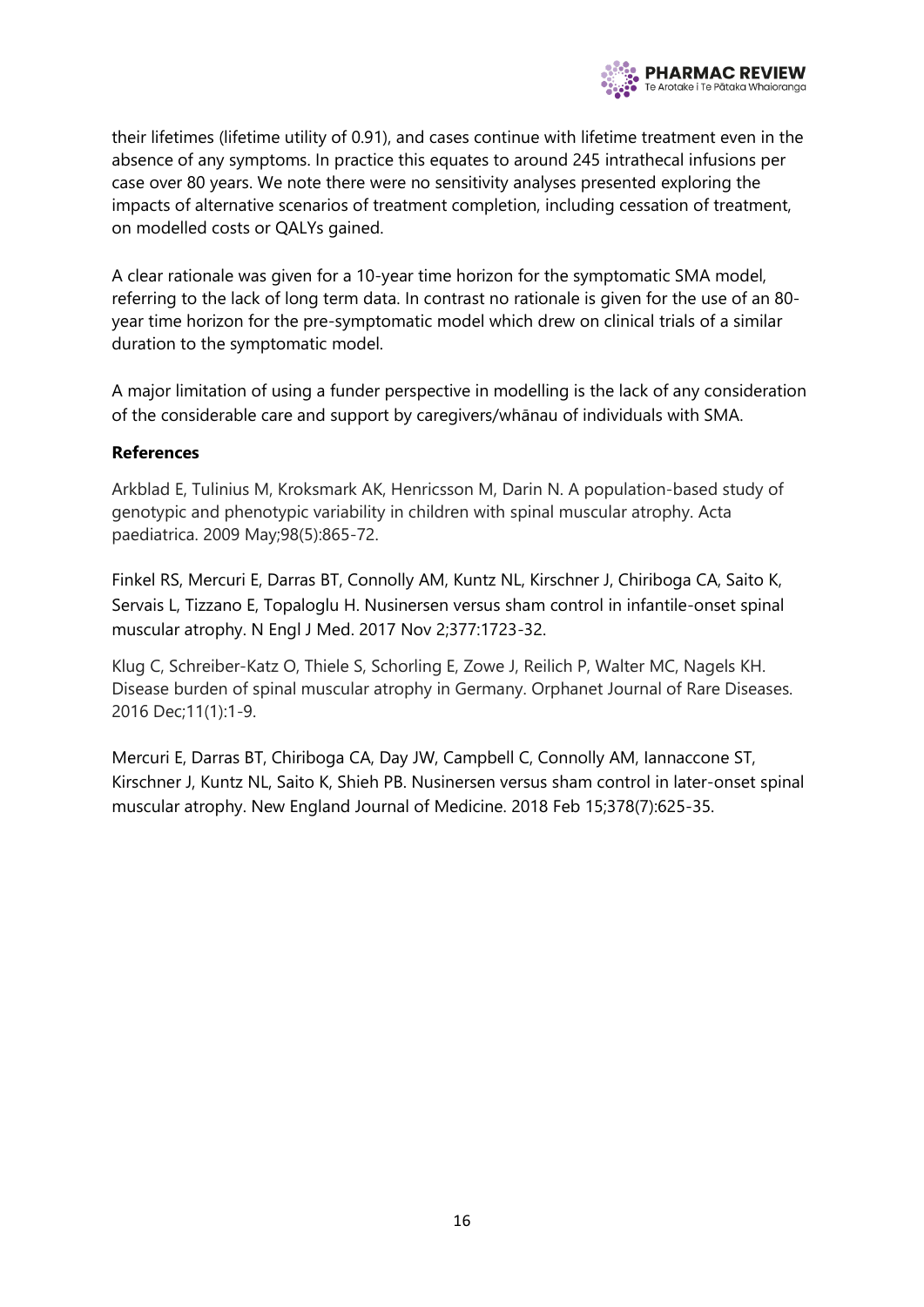

# <span id="page-16-0"></span>**Brief review of PHARMAC CUA analysis of pembrolizumab for metastatic non-small cell Lung Cancer**

#### **Documents**

For this review we were provided with:

- The PHARMAC 2021 Lung 1L model 5.0 and 2021 Lung 2L model 5.0
- TAR 436 –ICI for metastatic NSCLC 1L and 2L (multiple proposals)
- Prioritisation dossier for pembrolizumab

#### **Brief description of the model**

Full descriptions of the models are provided in TAR 436 –ICI for metastatic NSCLC 1L and 2L (multiple proposals). Key points on the model approach required as context for this review are provided here.

Two separate CUA models were undertaken for the use of pembrolizumab for EGFR wildtype (aka EGFR negative) metastatic NSCLC for the following indications (and combinations of):

- 2. 1<sup>st</sup> line monotherapy PD-L1 expression > 50%
- 3.  $1<sup>st</sup>$  line combination therapy
- 4. 2<sup>nd</sup> line monotherapy

| <b>Intervention: IV infusion pembrolizumab</b><br>200mg 3 weekly or 400mg 6 weekly (for up to 2<br>years as second line treatment) | <b>Time horizon:</b> 20 years for both $1^{st}$ and $2^{nd}$ line<br>models |
|------------------------------------------------------------------------------------------------------------------------------------|-----------------------------------------------------------------------------|
| <b>Comparator:</b> Current practice<br>1st line Platinum based chemotherapy<br>2nd line docetaxel                                  | Perspective: Funder                                                         |
| <b>Outcomes: Overall survival</b><br>Progression of disease                                                                        | <b>Discounting:</b> 3.5% on costs and benefits                              |

#### **Did the CUAs consider and reflect matters relating to equity**

The CUA models did not account for health equity in their structure, data inputs or outputs. Within the prioritisation dossiers, lung cancer is identified as a "Māori health area of focus". Under the heading of "Māori health need", it is noted that Māori have higher incidence and mortality from lung cancer in New Zealand. The prioritisation dossier, TAR and models give inadequate consideration to the inequities in lung cancer burden for Māori, in particular the differing epidemiology and histology of lung cancers for Māori and the impact of inequities in healthcare impacting on current care and the proposed criteria for the use of pembrolizumab for metastatic NSCLC.

In order to make any assessment of whether pembrolizumab is likely to improve the vast disparities in lung cancer outcomes for Māori, it is critical to understand whether Māori would have **equity in eligibility** for this treatment. Within the provided documents, there is no estimate of the number of Māori with metastatic NSCLC (EGRF and ALK negative) with and without the criterion of PB-L1>50, that might be eligible for pembrolizumab under the proposed funding criteria. Therefore, while addressing an area of focus and high priority for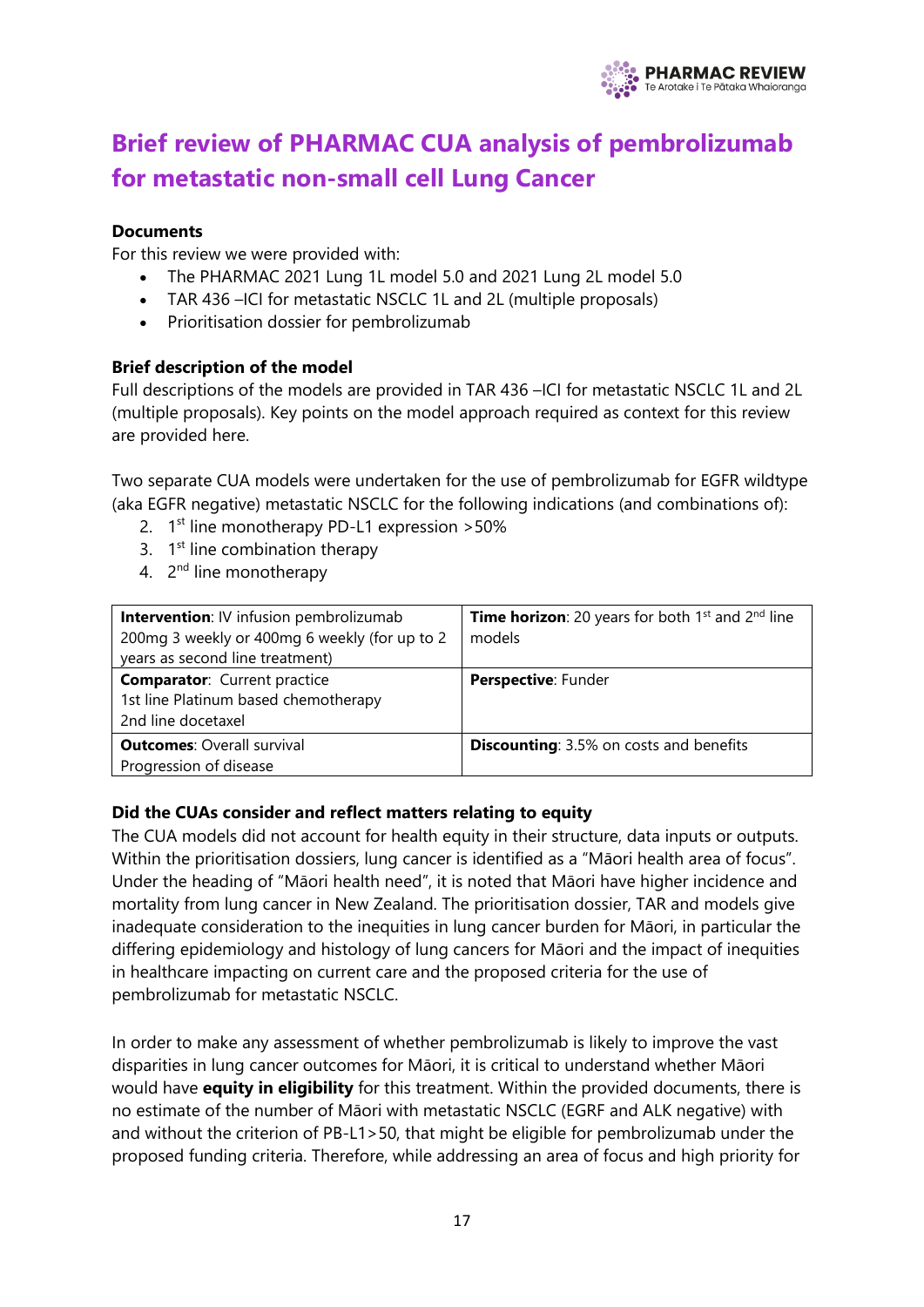

Māori, we are unable to assess whether this treatment will provide equitable benefits for Māori.

The clinical trial populations differed in important ways to the Māori population, for example the clinical trial participants were mostly male (59-81%) (Gandhi et al. 2018; Herbst et al. 2016; Paz Ares et al. 2018; Reck et al. 2016) whereas 56% of all lung cancers in Māori are in Māori females (Ministry of Health. 2018). In addition, Māori are diagnosed with lung cancer at a younger median age than non-Māori (Lawrenson et al. 2018; Te Aho o Te Kahu). The impacts of these differences were not considered in the CUA or supporting documentation.

The modelling drew on international trial data for the starting proportions of the population on different treatment regimes, and transitions to: further treatments, supportive care and death. In addition, the main outcomes of overall survival and progression free survival for both the intervention arm (pembrolizumab) and the comparator arms of usual care come from trial data. There was no discussion provided on the relevance of these estimates in the New Zealand healthcare context for the New Zealand population, or for Māori specifically. New Zealand lung cancer survival rates are worse than a number of countries with comparable health systems (Lawrenson et al. 2018, Coleman et al. 2011). In addition, there are known disparities in lung cancer survival for Māori overall, by stage, and of particular relevance to pembrolizumab, Māori with distant disease are 30% more likely to die than non-Māori (with the same stage), HR 1.298 (95%CI 1.226- 1.374) (Gurney et al. 2020). The worse survival in New Zealand, and for Māori, means that there is the potential for pembrolizumab to achieve even greater benefits at the population level than demonstrated in clinical trials. The assumptions around cancer survival in the model are important as sensitivity analyses indicated that the models were most sensitive to assumptions around overall survival and the cost of pembrolizumab.

The prioritisation dossier noted the major inequities in lung cancer registrations and deaths between Māori compared to non-Māori. However, no information on the epidemiology of the relevant types of lung cancer indicated for pembrolizumab is provided by ethnicity or considered for inequities, namely NSCLC (squamous and non-squamous). The PHARMAC TAR notes that NSCLCs comprise most (80%) of all lung cancers. This data is unreferenced. NZ data for 2015-2018 show that NSCLC comprise 70% of all lung cancers (Te Aho o Te Kahu. 2021), and this is slightly lower for Māori at 66%. In addition, PHARMAC documentation fails to provide context in relation to access to care. For example, PHARMAC have previously noted that access to treatments for cancers for Māori is a particular area of concern, with Māori 35% less likely to receive medicines for the treatment of cancers than non-Māori (adjusted for age and disease burden) (Metcalf et al. 2018). Relevant to this, the modelling does not consider the potential to optimise equity within existing treatment options or the impact of inequities in first line treatments when modelling pembrolizumab as a second line treatment.

Pembrolizumab has been shown to provide clinical benefit in improved overall and progression-free survival regardless of PD-L1 level (including PD-L1 negative) (Paz Ares et al. 2018; Gandhi et al. 2018). However, within the TAR, as a method for reducing the fiscal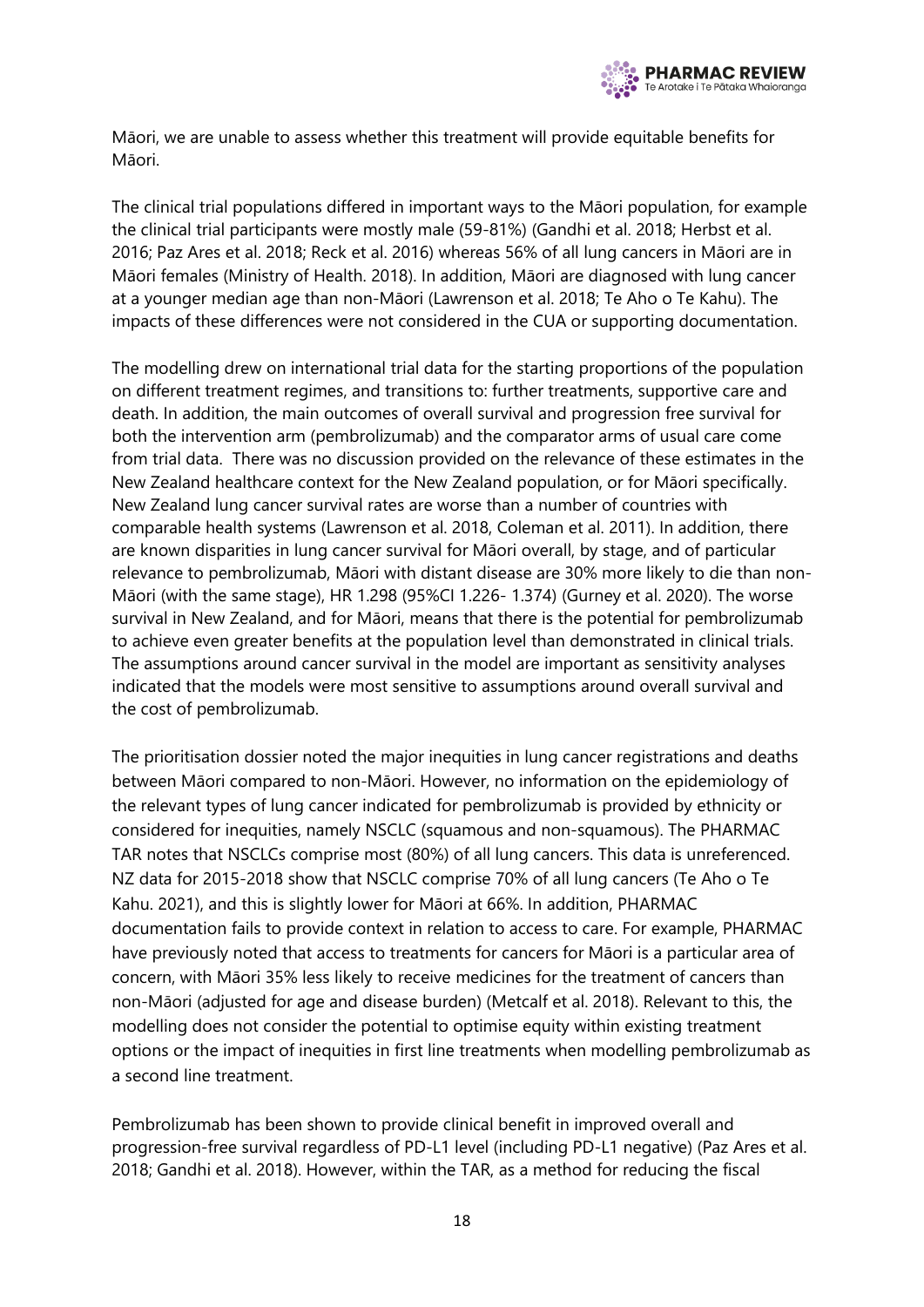

burden of pembrolizumab, it was proposed to limited eligibility to those with high levels of PD-L1>50 (representing about 25-30% of the clinical trial populations) based upon some (but inconsistent) evidence of a greater survival benefit seen for this group in overall survival (Paz Ares et al. 2018; Herbst et al. 2016) and progression free survival (Gandhi et al. 2018). This suggestion is made without any information on the distribution of PD –L1 levels in Māori to ensure that such a requirement does not inequitably impact on access to this medication for Māori. Within the TAR it is acknowledged that PD-L1 testing is an invasive procedure (requiring a tissue sample) and may be variably used by clinicians (estimated at 10%) if not required as a part of the special authority. There is no consideration of the impact of known inequities in access to and quality of healthcare for lung cancer for Māori (Stevens et al. 2008; Te Aho o Te Kahu. 2021), on the likely rates of PD-L1 testing, and subsequent eligibility for pembrolizumab under this proposal.

#### **Strengths and weaknesses of general modelling approach**

The utilities of progression-free disease (0.58) and progressive disease (0.70) came from a study of the quality-of-life preferences of patients with metastatic NSCLC from 25 hospitals across Europe, Canada, Australia and Turkey (Chouaid et al. 2013). The authors of this paper comment on the higher values of utilities from their study compared to other studies and consider the difference is due to the important influence of "elicitation method, the difference in study population (patients versus general public), or a combination of both". This is an important point when considering the comparability of the utilities used by PHARMAC across different CUA models.

Adverse events (including those categorised as serious and severe) were common in the clinical trials for both the intervention (pembrolizumab) and comparator groups (Paz Ares et al. 2018; Gandhi et al. 2018; Reck et al. 2016). For example, in the Paz Ares 2018 clinical trial of combination first line therapy, 69.8% and 68.2% of patients in the intervention and comparator groups respectively experienced severe adverse events. Adverse events from pembrolizumab were not included in the base models. Sensitivity analyses were run to examine the additional costs of adverse events, but there was no consideration of the health impacts or (disutility) of experiencing an adverse event.

In the calculation of pharmaceutical costs, the TAR notes that PHARMAC modelling used international clinical trial data on the proportions of patients on different lung cancer drug treatments to estimate current care and applied NZ drug costs to these distributions. There is no discussion on whether these treatment proportions reflect current (best practice or actual) patterns of lung cancer treatment New Zealand.

#### **References**

Chouaid C, Agulnik J, Goker E, Herder GJ, Lester JF, Vansteenkiste J, Finnern HW, Lungershausen J, Eriksson J, Kim K, Mitchell PL. Health-related quality of life and utility in patients with advanced non–small-cell lung cancer: a prospective cross-sectional patient survey in a real-world setting. Journal of thoracic oncology. 2013 Aug 1;8(8):997-1003.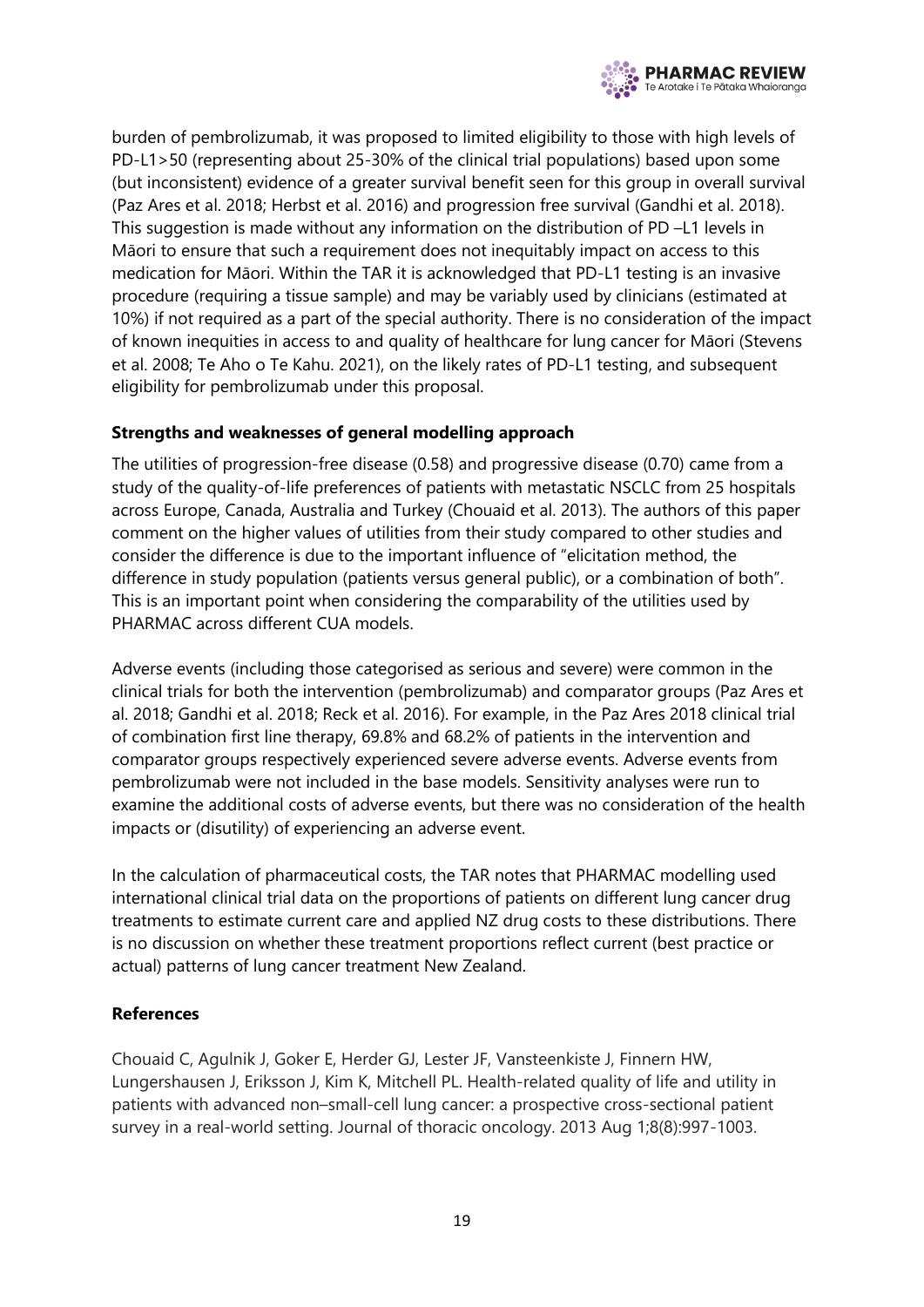

Coleman MP, Forman D, Bryant H, et al. Cancer survival in Australia, Canada, Denmark, Norway, Sweden, and the UK, 1995–2007 (the International Cancer Benchmarking Partnership): an analysis of population-based cancer registry data. Lancet 2011; 377(9760):127–138.

Gurney J, Stanley J, McLeod M, Koea J, Jackson C, Sarfati D. Disparities in cancer-specific survival between Māori and Non-Māori New Zealanders, 2007-2016. JCO Global Oncology. 2020 Jun;6:766-74. https://doi.org/10.1200/GO.20.00028

Herbst RS, Baas P, Kim DW, Felip E, Pérez-Gracia JL, Han JY, Molina J, Kim JH, Arvis CD, Ahn MJ, Majem M, Fidler MJ, de Castro G, Garrido M, Lubiniecki GM, Shentu Y, Im E, Dolled-Filhart M, Garon EB. Pembrolizumab versus docetaxel for previously treated, PD-L1-positive, advanced non-small-cell lung cancer (KEYNOTE-010): a randomised controlled trial. The Lancet. 2016 Apr 9;387(10027):1540-50. https://doi.org/10.1016/S0140-6736(15)01281-7

Lawrenson, R., Lao, C., Brown, L., Wong, J., Middleton, K., Firth, M., & Aitken, D. (2018). Characteristics of lung cancers and accuracy and completeness of registration in the New Zealand Cancer Registry. The New Zealand medical journal, 131(1479), 13–23.

Metcalfe S, Beyene K, Urlich J, Jones R, Proffitt C, Harrison J, Andrews A. Te Wero tonu—the challenge continues: Māori access to medicines 2006/07–2012/13 update. NZMJ 2018, 131(1484):27-47. Paper and appendices available at [https://pharmac.govt.nz/te-tiriti-o](https://pharmac.govt.nz/te-tiriti-o-waitangi/programmes-to-support-maori-health/maori-uptake-of-medicines/)[waitangi/programmes-to-support-](https://pharmac.govt.nz/te-tiriti-o-waitangi/programmes-to-support-maori-health/maori-uptake-of-medicines/)Māori-health/Māori-uptake-of-medicines/

Ministry of Health. New cancer registrations 2018. Available from: <https://www.health.govt.nz/publication/new-cancer-registrations-2018>

Reck M, Rodríguez-Abreu D, Robinson AG, Hui R, Csőszi T, Fülöp A, Gottfried M, Peled N, Tafreshi A, Cuffe S, O'Brien M, Rao S, Hotta K, Leiby MA, Lubiniecki GM, Shentu Y, Rangwala R, Brahmer JR & KEYNOTE-024 Investigators. Pembrolizumab versus chemotherapy for PD-L1–positive non–small-cell lung cancer. N engl J med. 2016 Nov 10;375:1823-33. <https://doi.org/10.1056/NEJMoa1606774>

Stevens W, Stevens G, Kolbe J, Cox B. Ethnic differences in the management of lung cancer in New Zealand. J Thorac Oncol. 2008 Mar;3(3):237-44. doi: 10.1097/JTO.0b013e3181653d08. PMID: 18317065.

Te Aho o Te Kahu. 2021. Lung Cancer Quality Improvement Monitoring Report 2021. Wellington: Cancer Control Agency. Available at:<https://teaho.govt.nz/reports/publications>

Te Aho o Te Kahu. (no date). Selected Cancers 2015, 2016, 2017. Available at: <https://teaho.govt.nz/reports/data/sets>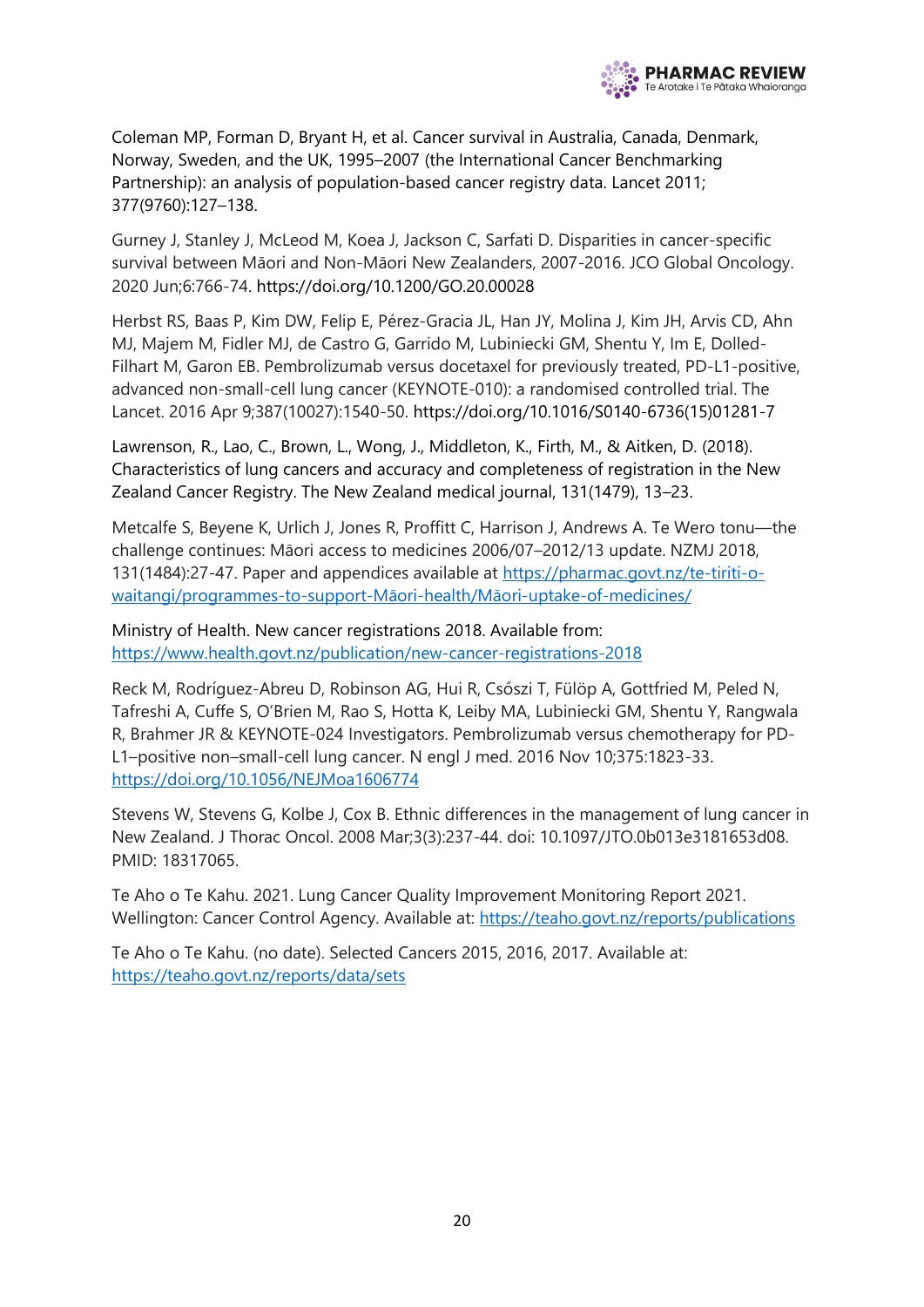

# <span id="page-20-0"></span>**Brief review of PHARMAC CUA analysis of ustekinumab for moderate to severe Crohn's disease**

#### **Documents**

For this review we were provided with:

- The PHARMAC Inflammatory Bowel Disease (IBD) core model 2.0 with redactions
- TAR 372 Ustekinumab for Crohn's disease
- Prioritisation dossier ustekinumab for Crohn's redacted copy

#### **Brief description of the model**

A full description of the model is provided in TAR 372 – Ustekinumab for Crohn's disease. Key points on the model approach required as context for this review are provided here.

Ustekinumab was modelled through an existing TreeAge IBD model that had previously been used to assess drugs for Crohn's and Ulcerative colitis. Two separate scenarios were modelled for moderate to severe Crohn's disease for the following indications:

- 1. As second line therapy (after infliximab)
- 2. As a third line therapy (after infliximab and adalimumab)

| <b>Intervention:</b> Ustekinumab 390mg IV loading<br>on day 1, then 90mg SC maintenance every 8<br>weeks.                                                                                                                                                 | Time horizon: 20 years                         |
|-----------------------------------------------------------------------------------------------------------------------------------------------------------------------------------------------------------------------------------------------------------|------------------------------------------------|
| <b>Comparator:</b> Placebo and current standard of<br>care (based on clinical trial comparator)                                                                                                                                                           | Perspective: Funder                            |
| Outcomes:<br>Primary outcome: reduction in Crohn's Disease<br>Activity Index (CDAI) score informing non-<br>response, response (a decrease from baseline in<br>of ≥100 points or a CDAI score <150), partial<br>response and remission (CDAI score < 150) | <b>Discounting:</b> 3.5% on costs and benefits |

#### **Did the CUAs consider and reflect matters relating to equity**

The CUA models did not account for health equity in their structure, data inputs or outputs. New Zealand age-specific mortality rates were used for the background mortality rate in these models. While it may be reasonable not to model a treatment for Crohn's disease specifically for Māori given it is identified as a rare condition (discussed below), there are a number of important equity issues that required further exploration in the TAR and prioritisation dossier.

Crohn's disease can be a difficult condition to diagnose, and diagnosis is often delayed (BPAC, 2021). This then raises the question of whether the low incidence of Crohn's in Māori is real, or a result of barriers in access to diagnosis. Further to this, there is no assessment of whether Māori with Crohn's disease are receiving best practice care and have had equitable access to the first- and second-line treatments required in order to then access ustekinumab as a second- or third-line treatment. If Māori are known or suspected to be underdiagnosed and undertreated (with existing options), the model should account for this rather than assume ongoing inequities.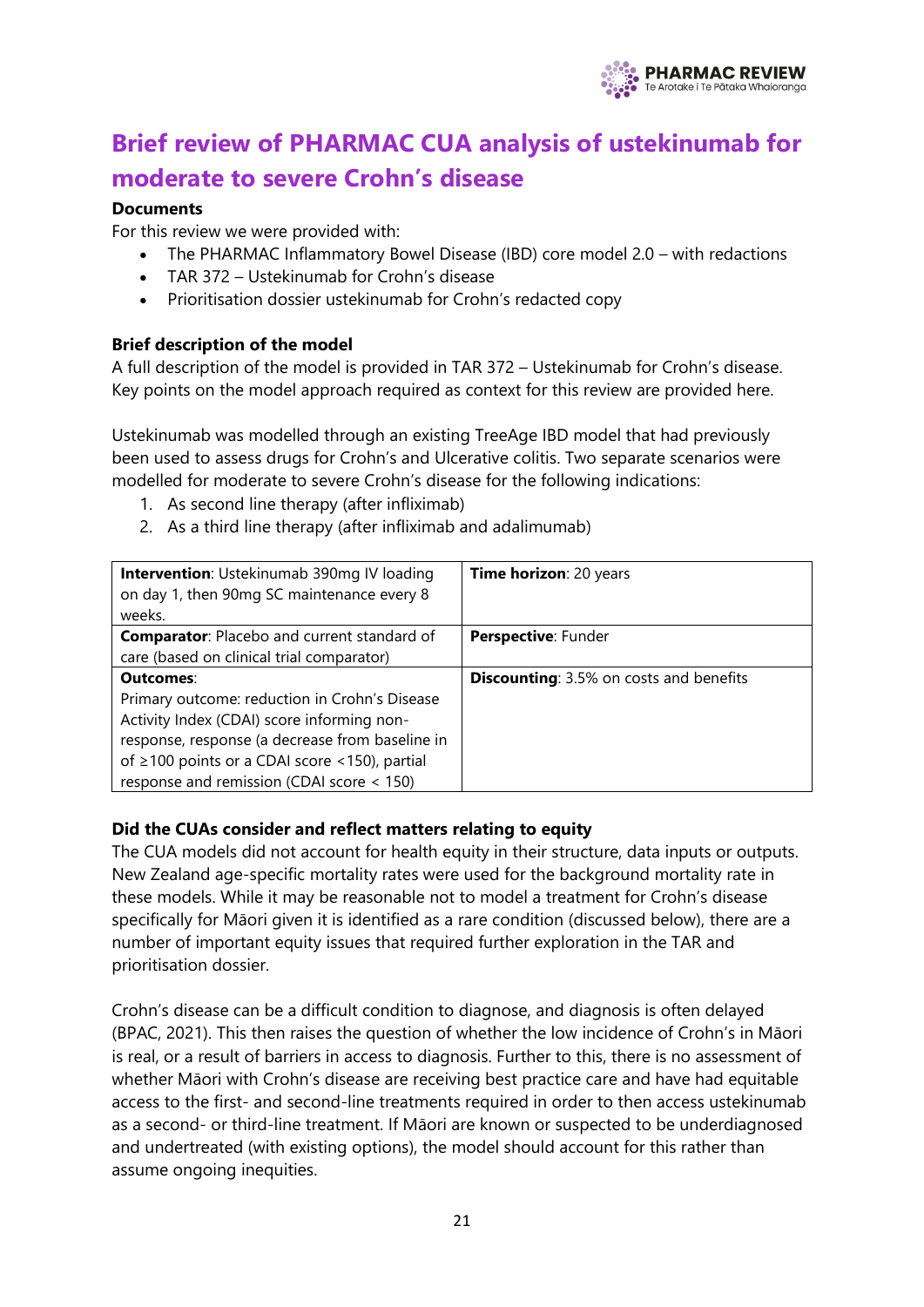

Within the prioritisation dossier, Crohn's disease is not a "Māori health area of focus". Under "Māori health need", it is noted that Crohn's disease is rare in Māori and Pacific. This statement is based upon data from a study in the Canterbury DHB population in 2006, where 1% (n=8) of recruited Crohn's cases were Māori, and no Pacific Crohn's cases were identified and recruited into the study (Gearry et al. 2006). We note that study age-standardised total population rates are compared with Māori crude rates in the PHARMAC documentation. A more recent study through Otago DHB found similarly low rates of Crohn's disease in Māori (n=4) (Coppell et al. 2018). There are some important limitations to the study's findings that are not identified in the prioritisation dossier. Both Otago and Canterbury DHBs have relatively small proportions of Māori (~7% in both Otago and Canterbury versus 15% nationally), limiting the studies abilities to measure incidence and prevalence in Māori with precision. In both studies, recruitment strategies heavily relied upon existing Crohn's diagnoses and engagement with the health system. In the Otago study, cases were identified through hospital records, and in the Canterbury study recruitment onto the study was through GP and hospital clinics (the former by searching for terms relating to Crohn's and known treatments), Crohn's support groups, and more generally such as through newspaper articles and posters. In addition to a likely underestimate of Crohn's in Māori due to the studies recruitment strategies (healthcare based and selecting for more severe illness), there is a known undercount of Māori in health data (NHI) of around 15-20% (Reid et al. 2016; Cleary 2021), and Māori are likely to be differentially impacted by the difficulties in diagnosing Crohn's disease due to inequities in the healthcare system, particularly in access to primary care.

#### **Strengths and weaknesses of general modelling approach**

Overall, the TAR provided a good overview of the model and key assumptions. A major strength of this modelling was the use of the PHARMAC IBD model which included Crohn's disease and Ulcerative colitis, and a few medications. By using this consistent model structure, there is improved consistency in the modelling of drugs for the treatment of IBD. The model itself included several sensitivity analyses on key parameters where there was a lack of evidence and high uncertainty such as loss of response, utilities and health system costs.

The ustekinumab modelling drew on clinical trial data up to 92 weeks (1 year and 11 month), with a model time horizon of 20 years justified based on limited follow-up time. Based upon clinical trial data, the model included a large primary non-response (62% non-response at 8 weeks) and further loss of response at 52 weeks (40.6% of those that were responding at 8 weeks). Secondary loss of response of 14% per annum was applied for the remainder of the 20-year time horizon based upon the "long-term extension study" of ustekinumab efficacy that went up to 92 week (less than 2 years) (Sandborn et al, 2018). The TAR acknowledges the large uncertainty around the loss of response estimate and appropriately undertook sensitivity analyses to explore this parameter further. Five-year follow-up data have subsequently been published which show that only 41% of participants on 8 weekly ustekinumab continued therapy up to five years with the main reasons being withdrawal of study consent, adverse events and lack of efficacy (Sandborn et al. 2021).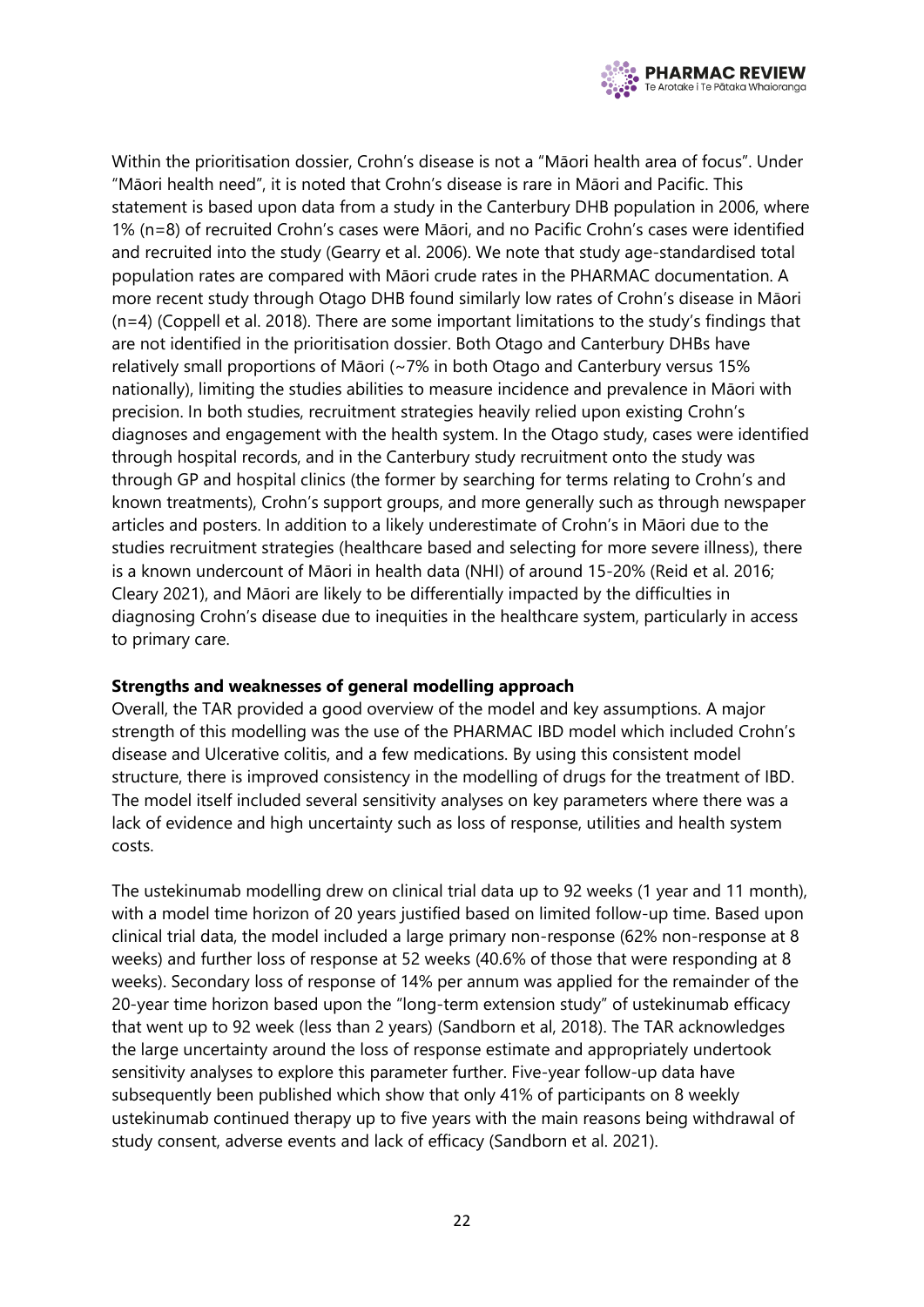

Given the lack of New Zealand data on Crohn's it was necessary to use overseas data in the models. Where international data are used it is important to include some discussion of the relevance of these data in the New Zealand context. The ustekinumab modelling assumes an average starting age of 40 years, consistent with the average age of 37-40 years the international clinical trial population (Feagan et al, 2016).

Health system costs of Crohn's disease primarily came from the PHARMAC cost resource manual. Utilisation of health services drew from a prior assessment of adalimumab for Ulcerative Colitis where utilisation data is stated to have been "provided by the supplier from a small survey of clinicians" (Table 1). It is unclear whether any of these clinicians worked within the New Zealand health system, or if there was any validation of these data for use in the New Zealand setting.

| Item              | Item<br>cost<br>source | Item cost  | <b>Remission</b> | <b>Response</b> | Non-<br>response | Post-surgery<br>major<br>(no<br>complication<br>s) | Post-surgery<br>(major<br>complication<br>s) |
|-------------------|------------------------|------------|------------------|-----------------|------------------|----------------------------------------------------|----------------------------------------------|
| Inpatient         | WEISNZ13               | \$4,325.98 | $\mathbf 0$      | $\mathbf 0$     | 1                | 0                                                  | 1                                            |
| ED                | <b>Cost Manual</b>     | \$680.00   | $\Omega$         | 0               | 1.5              | 0                                                  | 1.25                                         |
| Specialist        | <b>Cost Manual</b>     | \$150.00   | $\overline{2}$   | 2.25            | 6.5              | 4                                                  | 8                                            |
| GP                | <b>Cost Manual</b>     | \$80.00    | 1.625            | 1.625           | $5\overline{}$   | 2                                                  | 6                                            |
| <b>Blood test</b> | <b>Cost Manual</b>     | \$15.00    | 2.75             | 3.25            | 9.75             | 5                                                  | 10.25                                        |
| Imaging           | Х-<br>Auckland<br>Ray  | \$299.10   | $\mathbf{0}$     | 0.25            | 1.625            | 0.75                                               | 1.875                                        |
| Endoscopy         | <b>Cost Manual</b>     | \$843.36   | 0.125            | 0.5             | $\overline{2}$   | 0.5                                                | 0.625                                        |
| Colonoscopy       | <b>NMPAC</b>           | \$943.34   | $\mathbf 0$      | 0               |                  | $\Omega$                                           | 0                                            |
| Average cost      |                        |            | \$576.67         | \$1,012.71      | \$9,983.34       | \$1,481.01                                         | \$8,097.65                                   |

#### **Table 1 Health system costs by health state (annual)**

The clinical trial did not examine intervention efficacy by age or gender, so it was appropriate not to examine this in the base model (Feagan et al. 2016).

There was a good level of discussion provided around the process for deciding on a set of utilities and reflection on the wide range of utility estimates in the literature. The TAR notes that sensitivity analyses were undertaken around the size of the utilities.

#### **References**

BPAC. Inflammatory bowel disease – a focus on Crohn's disease and ulcerative colitis. (2021) Best Practice Journal. Available from:<https://bpac.org.nz/2021/docs/ibd.pdf>

Cleary, L. (2021). Using ethnicity data in health statistics. *Version 1.1 Laura Cleary. Initial version outlining guidance for analysts. 18th August 2021.* Ministry of Health: Wellington.

Coppell KJ, Galts CP, Huizing FY, Norton JK, Gray AR, Schultz K, Hobbs CE, Aluzaite K, Schultz M. Annual incidence and phenotypic presentation of IBD in southern New Zealand: an 18-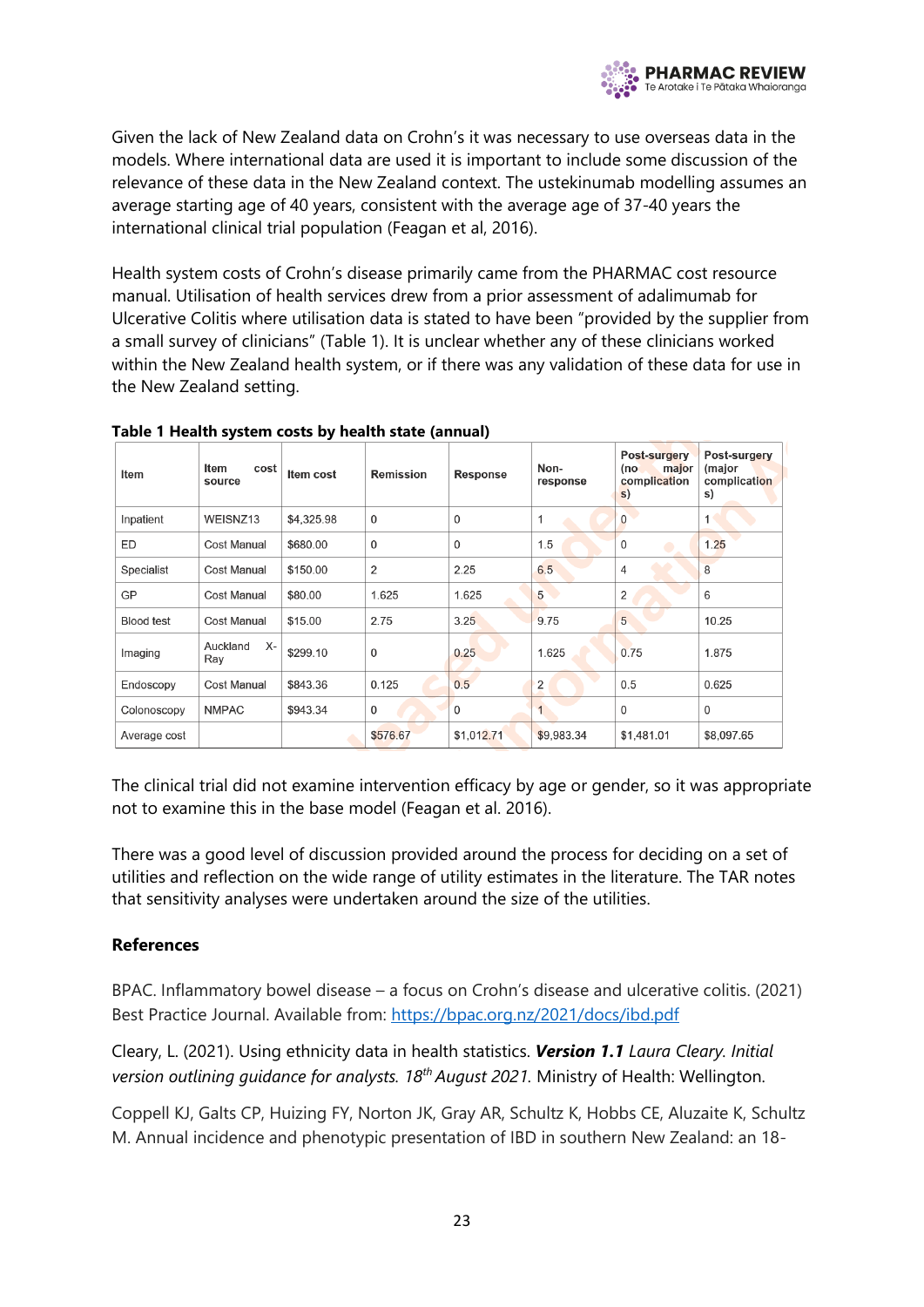

year epidemiological analysis. Inflammatory intestinal diseases. 2018;3(1):32-9. https://doi.org/10.1159/000492615

Feagan BG, Sandborn WJ, Gasink C, Jacobstein D, Lang Y, Friedman JR, Blank MA, Johanns J, Gao LL, Miao Y, Adedokun OJ, Sands BE, Hanauer SB, Vermeire S, Targan S, Ghosh S, de Villiers WJ, Colombel JF, Tulassay A, Seidler U….UNITI-IM-UNITI Study Group. Ustekinumab as induction and maintenance therapy for Crohn's disease. New England journal of medicine. 2016 Nov 17;375(20):1946-60. https://doi.org/10.1056/NEJMoa1602773

Gearry RB, Richardson A, Frampton CM, Collett JA, Burt MJ, Chapman BA, Barclay ML. High incidence of Crohn's disease in Canterbury, New Zealand: results of an epidemiologic study. Inflammatory bowel diseases. 2006 Oct 1;12(10):936-43.

Reid, G, Bycroft, C, Gleisner, F (2016). Comparison of ethnicity information in administrative data and the census. Retrieved from www.stats.govt.nz

Sandborn WJ, Rutgeerts P, Gasink C, Jacobstein D, Zou B, Johanns J, Sands BE, Hanauer SB, Targan S, Ghosh S, de Villiers WJ, Colombel JF, Feagan BG. Long‐term efficacy and safety of ustekinumab for Crohn's disease through the second year of therapy. Alimentary pharmacology & therapeutics. 2018 Jul;48(1):65-77. <https://doi.org/10.1111/apt.14794>

Sandborn WJ, Rebuck R, Wang Y, Zou B, Adedokun OJ, Gasink C, Sands BE, Hanauer SB, Targan S, Ghosh S, de Villiers WJ. Five-Year Efficacy and Safety of Ustekinumab Treatment in Crohn's Disease: The IM-UNITI Trial. Clinical Gastroenterology and Hepatology. 2021 Feb 19. https://doi.org/10.1016/j.cgh.2021.02.025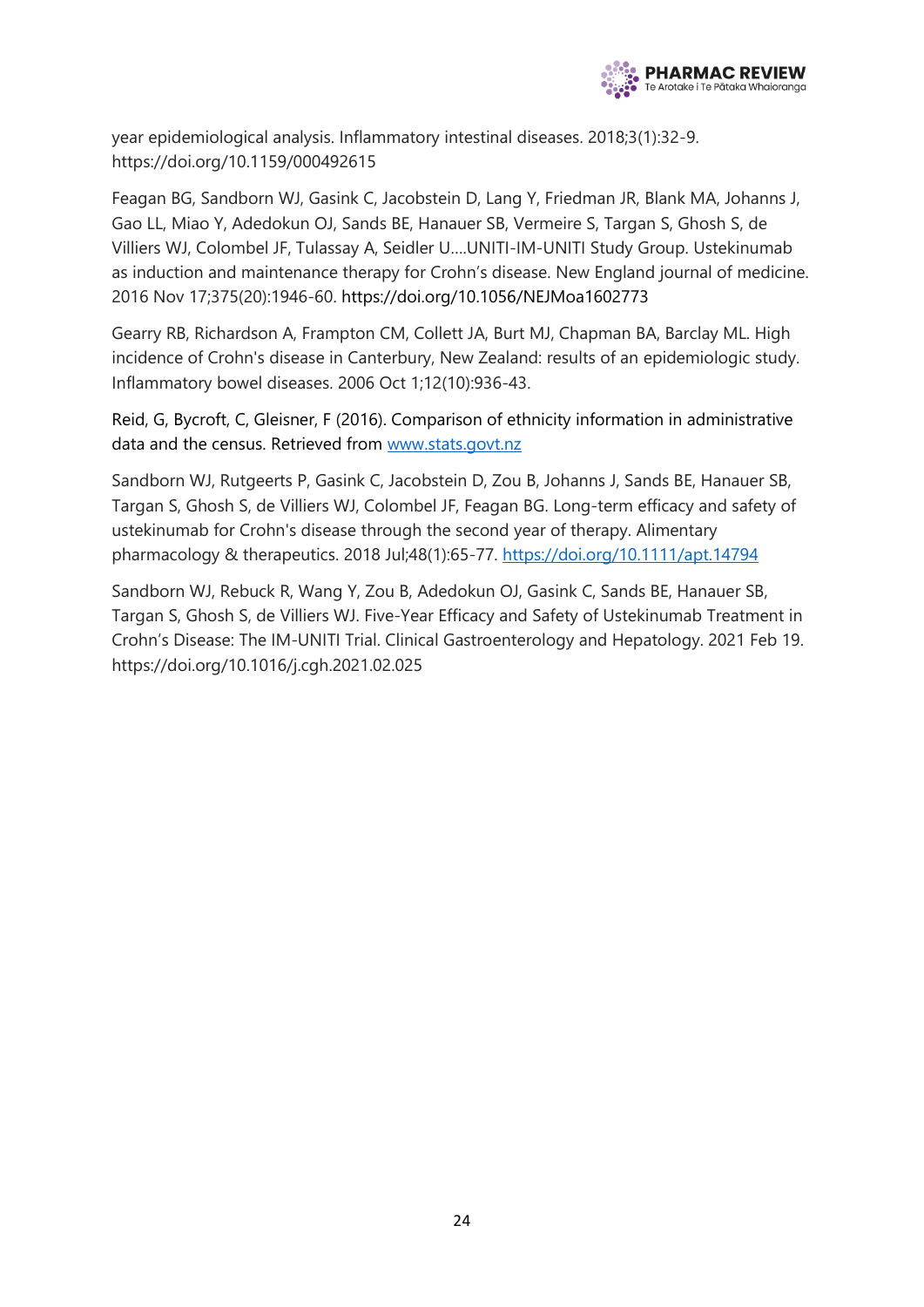

# <span id="page-24-0"></span>**Brief review of PHARMAC analysis of venlafaxine (brand switch) for depression and anxiety**

#### **Documents**

For this review we were provided with:

- PHARMAC Board papers for 30 September 2016 Recommendation to award sole supply of venlafaxine in the community and DHB hospitals
- Additional appendices to the board papers

#### **Brief description of the recommendation for a brand switch**

This case study reviewed the recommendation and rationale to award Sole Subsidised Supply Status and Hospital Supply Status to the supplier Mylan for venlafaxine (Enlafax XR) following an invitation for tenders in June 2016.

Venlafaxine is a serotonin and noradrenaline reuptake inhibitor (SNRIs) indicated for the treatment of major depression; generalised anxiety disorder; social anxiety disorder and panic disorder. It is also indicated for the prevention of relapse and recurrence of major depression.

| Intervention (recommended venlafaxine              | <b>Assumptions: Bioequivalence between</b>     |
|----------------------------------------------------|------------------------------------------------|
| brand):                                            | venlafaxine brands                             |
| Enlafax XR, Mylan (35.7mg, 75mg, 150mg             |                                                |
| capsules) without restriction                      |                                                |
| <b>Comparator (previously subsided venlafaxine</b> | Cost savings (from brand switch):              |
| brands):                                           | Approx. \$18.4 million to the Combined         |
| Arrow-Venlafaxine, Actavis (37.5mg, 75mg,          | Pharmaceutical Budget (CPB) and \$20.5 million |
| 150mg, 225mg tablets) without restriction          | to DHBs overall including hospital savings (5- |
|                                                    | year NPV, 8% discount rate).                   |
| Efexor XR, Pfizer (37.5mg, 75mg, 150mg             |                                                |
| capsules) on Special Authority                     |                                                |
| <b>Outcomes/indications:</b>                       | <b>Current venlafaxine use:</b>                |
| Enlafax XR is registered for same indications as   | Approx. 45,000 people in New Zealand on        |
| other brands.                                      | venlafaxine among whom: 73% were receiving it  |
|                                                    | for chronic illness (>4 months); 8% were Māori |
|                                                    | and Pacific, 68% were on Efexor; and 700 were  |
|                                                    | being dispensed 225mg tablets (long term) that |
|                                                    | were to be delisted.                           |

No formal CUA analysis was undertaken for the brand switch recommendation. Bioequivalence of Enlafax was assumed with previously subsidised brands registered for the same indications. Reduced price was the sole change and therefore, cost-effectiveness was assumed to be "improved substantially." The removal of special authority and introduction of stat dispensing may impact on access to venlafaxine but was not assessed.

#### **Did the brand change consider and reflect matters relating to Māori health and equity?**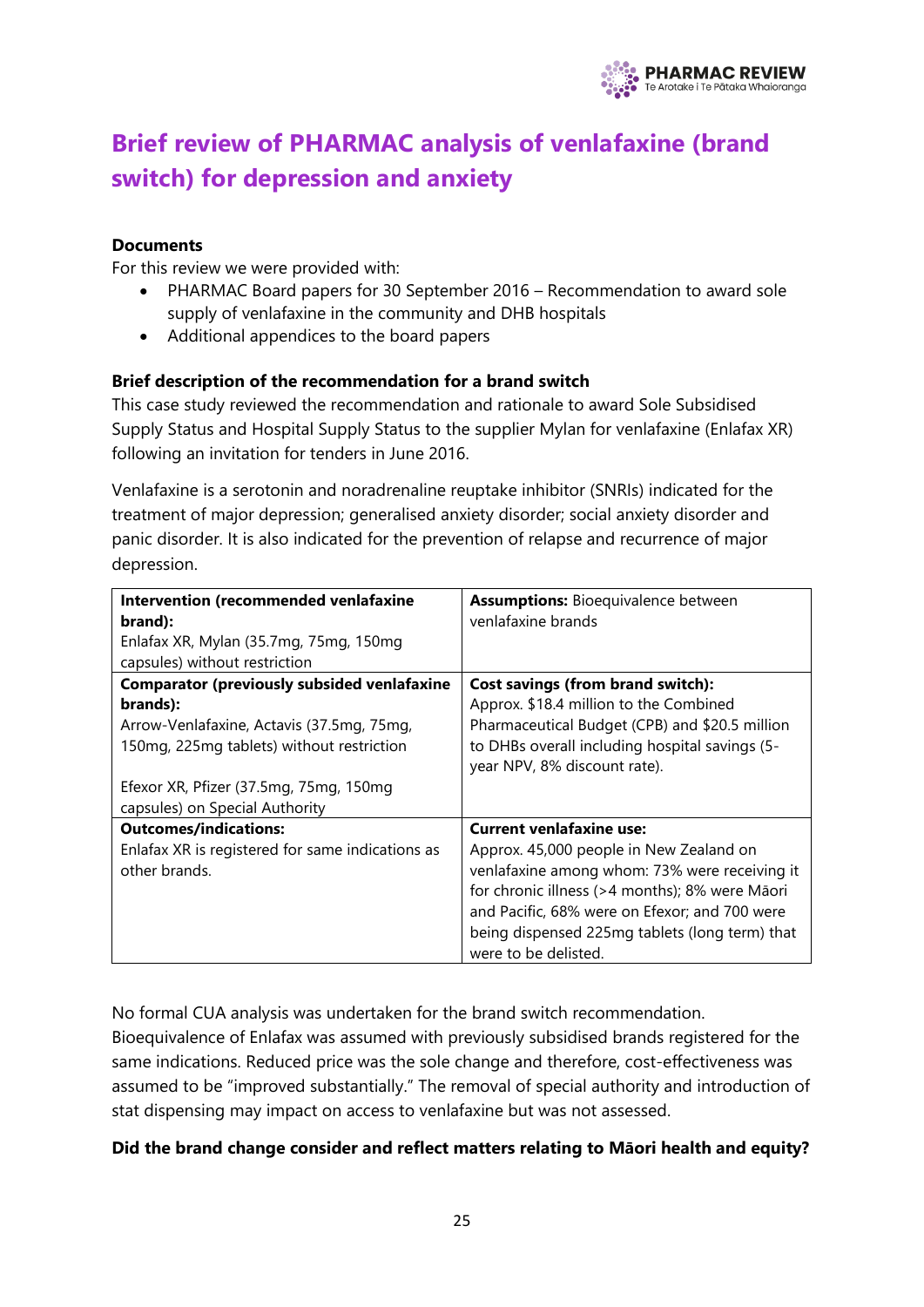

Despite mental health being identified as a "Māori health area of focus" (as outlined in the Te Whaioranga Strategy), little consideration was given to matters relating to Māori health and equity in the brand switch. Any consideration was almost exclusively restricted to the "need" component of the factors for consideration (FFC) which stated that: "*Usage of venlafaxine by Māori is about 8%, which is 50% below the proportion of Māori in the general population. We consider that this proposal is unlikely to have a significant clinical impact on Māori, as patients would continue to have access to a fully funded brand."*

Projected numbers of combined Māori and Pacific patients on venlafaxine for 2017-2019 were provided in the initial 'Summary of the Pharmaceutical' table of the board papers and appears to be a simple calculation of 8% of the projected total number of people. We note this is different from the above statement whereby Māori are estimated at 8% (not Māori and Pacific). The figures given suggest that Māori are under-represented in the prescribing and/or dispensing of venlafaxine, although this is only implied (not explicitly stated or interpreted) with the comment that 8% is less than 50% of the population proportion of Māori. The use of a single crude measure of health need for Māori provides limited ability to determine inequities in venlafaxine by ethnicity. Comparing to population proportions fails to take into consideration the greater burden of mental health experienced by Māori (Ministry of Health), any impact of the different age structures of Māori and Pākehā, or the known unmet need for venlafaxine and other antidepressants/anxiolytics among Māori (Metcalf et al. 2018). Evidence shows Māori are 60% more likely than non-Māori adults (agestandardised) to report high or very high probability of having an anxiety or depressive disorder (Ministry of Health). In contrast, Māori are 52% less likely than NZ European/Other (age-adjusted) to be dispensed venlafaxine (Metcalf et al. 2018). Māori also have lower receipt for all other major antidepressants and anxiolytics even when age and burden of disease is taken into account (Metcalf et al. 2018).

Importantly there is a lack of context in relation to Māori health and inequities in conditions where venlafaxine is indicated or any context of likely inequities in access to healthcare, diagnosis, and treatment for such indications. Assuming the brand switch "is unlikely to have a significant clinical impact on Māori" indicates that inequities in access to venlafaxine for Māori will continue. These projected numbers (and subsequent costs) do not consider the potential unmet need and possible increased numbers of Māori that could result if access to and quality of care was equitable for Māori. Indeed, increased accessibility to Venlafaxine may be possible with the change from the restricted supply of Efexor XR to an unrestricted supply of Enlafax XR with stat dispensing.

Māori health and Māori health equity considerations are also relevant across other FFC but are not considered in any of these. The (disproportionately) large amount of consideration, concern, and planning for those resistant to a brand switch compared to the total lack of acknowledgement or concern about the substantial under prescribing of venlafaxine for Māori was revealing.

In particular, possible challenges with the brand switch were raised and mitigating initiatives proposed, but these failed to consider implications for or opportunities to address Māori